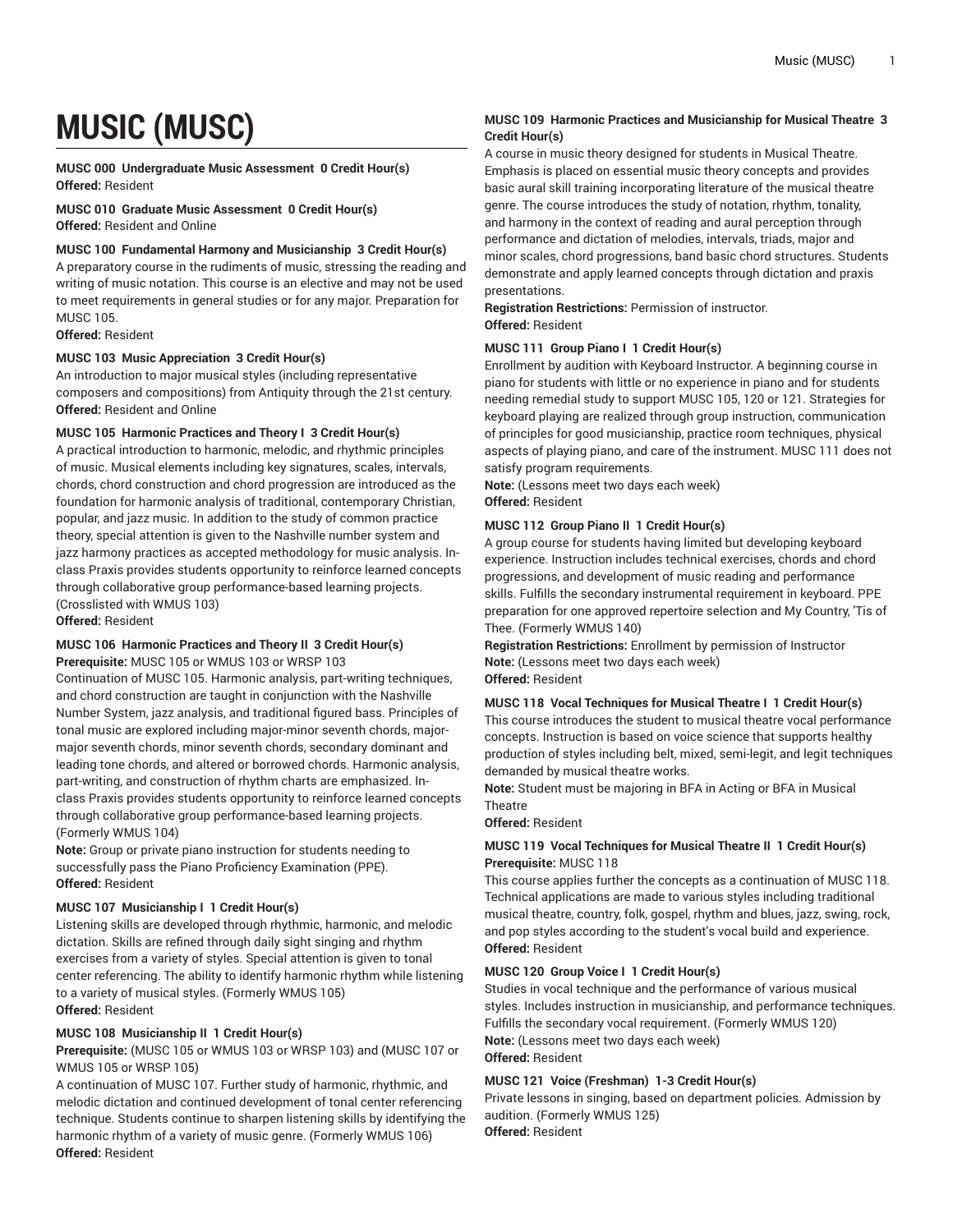#### **MUSC 122 Voice (Freshman) 1-3 Credit Hour(s)**

**Prerequisite:** MUSC 121

Continuation of MUSC 121, private lessons in singing, based on department policies.

**Offered:** Resident

#### **MUSC 125 Vocal Techniques for Musical Theatre 1 Credit Hour(s)**

This course introduces the student to musical theatre performance concepts based on voice science that supports healthy vocal production demanded by musical theatre works, including: belt, mixed, semilegit, and legit techniques. Technical applications are made to various production and song style. Emphasis is placed on healthy vocal production, vigorous stage movement and blocking. **Offered:** Resident

#### **MUSC 133 Contemporary Techniques in Composition I 1-3 Credit Hour(s)**

This course focuses on the new musical and technological techniques and aesthetics of contemporary film composing. Development of rudimentary skill in traditional and non-traditional composition practices using technology. Creation of short works is emphasized.

**Registration Restrictions:** Instructor permission **Offered:** Resident

#### **MUSC 139 Contemporary Techniques in Composition II 1-3 Credit Hour(s)**

#### **Prerequisite:** MUSC 133

Continuation of MUSC 133. This course focuses on continued investigation of the new musical and technological techniques and aesthetics of contemporary film composing. Continued development of skill in traditional and non-traditional composition practices using technology. Creation of short works reflecting diverse dramatic styles is emphasized.

**Offered:** Resident

#### **MUSC 141 Private Piano (Freshman) 1-3 Credit Hour(s)**

Private lessons in piano, organ or harpsichord performance, based on department policies. Admission by audition. (Formerly WMUS 145) **Registration Restrictions:** Audition and/or permission of instructor **Offered:** Resident

#### **MUSC 142 Private Piano (Freshman) 1-3 Credit Hour(s)**

**Prerequisite:** MUSC 141

Continuation of MUSC 141, private lessons in piano or organ, based on department policies.

**Offered:** Resident

#### **MUSC 143 Jazz Improvisation and Lab I 3 Credit Hour(s)**

The development of instrumental and vocal improvisation skills incorporating harmony, melody, rhythm and form. Musical styles include traditional and contemporary jazz. Class structure is performance based. Each semester will culminate in a public performance featuring large and small groups.

**Offered:** Resident

#### **MUSC 150 Group Guitar I 1 Credit Hour(s)**

A group guitar course designed for students with limited experience with the instrument. Instruction includes technical exercises, chords and chord progressions, and development of music reading and performance skills in classical, contemporary, gospel, and jazz styles. Fulfills the need for secondary instrumental requirement in guitar. (Formerly WMUS 150) **Note:** (Lessons meet two days each week) **Offered:** Resident

#### **MUSC 151 Guitar, Strings, Brass, Woodwinds, Percussion Freshman 1-3 Credit Hour(s)**

Private lessons in the instruments of the band or orchestra based on department policies. (Formerly WMUS 155)

**Registration Restrictions:** Audition and/or permission of instructor **Offered:** Resident

#### **MUSC 152 Guitar, Strings, Brass, Woodwinds, Percussion Freshman 1-3 Credit Hour(s)**

**Prerequisite:** MUSC 151

Continuation of MUSC 151, Private lessons in the instruments of the band or orchestra based on department policies. **Offered:** Resident

## **MUSC 178 The Worship Choir I 1 Credit Hour(s)**

This large choral ensemble provides students opportunity to experience various styles of music in the choral tradition: classical, Black Gospel, pop, traditional gospel, worship and praise, scripture song, sacred classic, Southern Gospel, and more. In addition to literature, vocal, choral blend, and group discipline are developed through vocal exercises, various performance technique, and oncampus or area concert opportunity. Special attention is given to the preparation and presentation of the annual Christmas on the Boulevard and spring Night of Worship concerts. This entry level ensemble does not require an audition. (Formerly WMUS 180)

**Offered:** Resident

#### **MUSC 179 Classical Guitar Ensemble I 1 Credit Hour(s)**

An ensemble comprised of guitarists; performs repertoire composed or arranged for guitar. Activities include on and off campus formal concert presentations.

**Registration Restrictions:** Audition and consent of instructor **Offered:** Resident

#### **MUSC 180 University Chorale I 1 Credit Hour(s)**

A mixed choral ensemble that stresses the development of strong choral skills. Activities includes major concerts on and off campus. Admission by audition.

**Registration Restrictions:** Audition and/or permission of instructor **Offered:** Resident

#### **MUSC 181 Concert Choir I 1 Credit Hour(s)**

A mixed choral ensemble focusing on repertoire for chorus and choral/ orchestral ensembles which is drawn from literature of the Renaissance through the present, both sacred and secular. Admission by audition. **Registration Restrictions:** Audition and/or permission of instructor **Offered:** Resident

#### **MUSC 182 Chamber Singers I 1 Credit Hour(s)**

A small mixed choral ensemble that performs sacred and secular music of all historical music periods, focusing on advanced choral repertoire. Annual spring tour. Admission by audition.

**Registration Restrictions:** Audition and/or permission of instructor. **Offered:** Resident

#### **MUSC 183 Jazz Ensemble I 1 Credit Hour(s)**

An auditioned ensemble specializing in jazz ensemble repertoire. Reading and musical interpretation of jazz rhythms and notation are stressed. Improvisational and ensemble skills are developed. The ensemble performs frequently on and off campus.

**Registration Restrictions:** Fall audition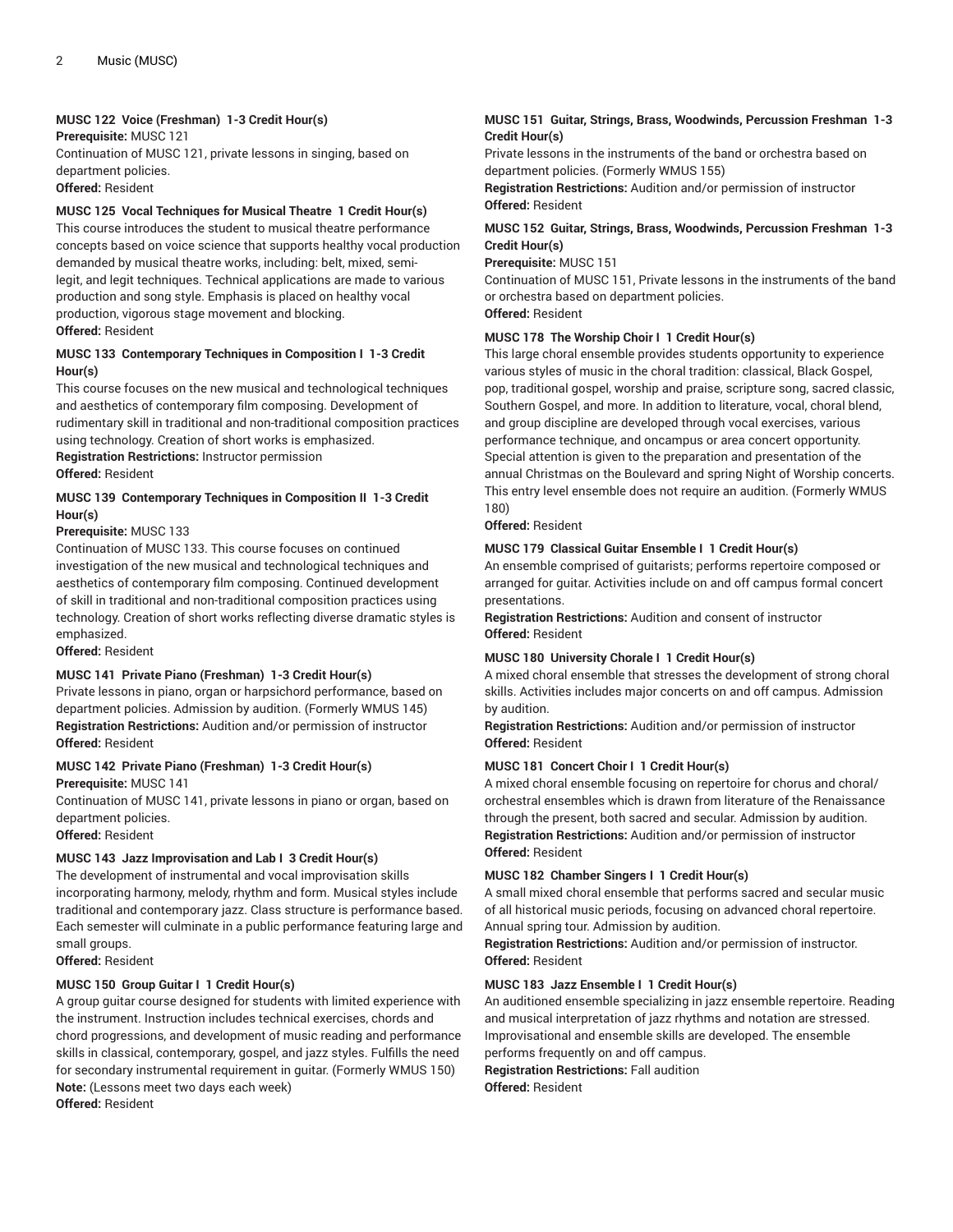#### **MUSC 184 Marching Band I 1 Credit Hour(s)**

Open to any student with previous experience on a woodwind, keyboard, brass or percussion instrument. No audition is necessary for Marching Band. The Spirit of the Mountain Marching Band performs at home football games, at selected away football games and in various parades and competitions. Members audition for placement. **Note:** Fall semesters only.

**Offered:** Resident

#### **MUSC 185 Symphony Orchestra I 1 Credit Hour(s)**

The Liberty University Symphony Orchestra is an instrumental ensemble for string, woodwind, brass, and percussion players. Special attention is given to the preparation and presentation of on and off campus concerts. Membership is by audition only, and open to all Liberty University students, faculty, and staff. Optional Spring Tour. **Offered:** Resident

#### **MUSC 186 Brass Choir I 1 Credit Hour(s)**

A small brass ensemble. Repertoire includes music from the Renaissance through the present. Participation engenders performance proficiency and musical understanding through small ensemble rehearsal and performance, including appearances on campus, presentations in schools and concerts at local churches. Admission by permission of instructor.

**Registration Restrictions:** Audition and/or permission of instructor **Offered:** Resident

#### **MUSC 187 University Band I 1 Credit Hour(s)**

An auditioned ensemble for woodwind, brass, and percussion students. Repertoire includes original and transcribed band works form all eras. The purpose is to develop to proficiency and musical understanding of the student through large ensemble rehearsal and performance. **Registration Restrictions:** Audition and/or permission of instructor **Offered:** Resident

#### **MUSC 188 Woodwind Choir I 1 Credit Hour(s)**

Small ensemble experiences for woodwind players. Repertoire includes music from the Renaissance through the present. Performances may include Liberty University student recitals as well as presentations in area schools and churches. Admission by permission of instructor. **Registration Restrictions:** Audition and/or permission of instructor. **Offered:** Resident

#### **MUSC 189 Celebration Choir 1 Credit Hour(s)**

The course involves participation with the choir and orchestra ministry of Thomas Road Baptist Church. Students experience the rigors of preparing for a weekly music ministry in a large, mega church. Attention is given to the study of choral blend, group discipline, programming, ministry through large choral ensemble, and broad literature selection unique to the various needs of the evangelical worship community. (Required for all music and worship majors during the 2nd semester of the freshman year) (Formerly WMUS 189) **Offered:** Resident

**MUSC 192 Percussion Ensemble I 1 Credit Hour(s)**

Small ensemble experience for percussionists; specializing in modern percussion repertoire and world music. Reading and musical interpretation of a wide variety of musical styles are developed. The ensemble performs frequently on and off campus. Required for percussion majors in the B.M. in Music Education or the B.M. in Performance degrees. Other members admitted by permission of instructor.

**Offered:** Resident

#### **MUSC 193 Chamber Music Ensemble I 1 Credit Hour(s)**

This course is designed to provide students the opportunity to participate in various chamber formations, receive weekly coaching, attend master classes with faculty members and guests as required, and present a public performance during the term.

**Registration Restrictions:** Audition and/or permission of instructor **Offered:** Resident

#### **MUSC 194 Wind Symphony I 1 Credit Hour(s)**

An auditioned instrumental ensemble for advanced woodwind, brass and percussion students. Repertoire includes original and transcribed wind ensemble works from all eras. Wind Ensemble performs on campus and makes an extensive Spring tour annually.

**Registration Restrictions:** Audition and/or permission of instructor **Offered:** Resident

#### **MUSC 200 Music, Art, Worship and Culture 3 Credit Hour(s) Prerequisite:** ENGL 101 (may be taken concurrently)

This course is a comprehensive survey of music, art, worship and culture in daily life, career choice and profession. Introductory concepts of formational, transformational, relational, missional, reproducible and biblical principles for artistic development are established. Application is made to the basic relationship between old and new testament worship in 21st century culture. Students complete a project that provides significant experience in research preparation and processes, including: developing literature review, building bibliography, thesis and outline construction, and crafting of meaningful narrative. (Crosslisted with WRSP 101)

**Offered:** Resident

#### **MUSC 201 Creative Worship 3 Credit Hour(s)**

This course is an introductory study of the practical issues involved in planning and facilitating creative corporate worship. It emphasizes the week-to-week operations of worship ministry and the skills necessary in this environment. Application is made to worship planning, service technologies, platform communication and rehearsal needs. **Offered:** Resident

**MUSC 202 Old and New Testament Music and Worship 3 Credit Hour(s) Prerequisite:** (MUSC 200 or WRSP 101) and (MUSC 201 or WRSP 102) This course presents principles of Old and New Testament Music and Worship. Included is a discussion of pre-tabernacle, tabernacle, temple, and synagogue music and worship. An overview of how Jesus, the disciples, and early Christians incorporated music and worship in their daily practices. (Crosslisted with WRSP 201) **Note:** Offered Fall semester.

**Offered:** Resident

#### **MUSC 203 Commercial Music Theory and Harmonic Practices I 2 Credit Hour(s)**

#### **Prerequisite:** (MUSC 105 or WRSP 103 or WMUS 103) and (MUSC 106 or WMUS 104 or WRSP 104)

A continuation of MUSC 106. This course includes the study of modulation techniques in traditional, popular and commercial music genres. Students investigate jazz and extended harmonies used in commercial music and make application of analytical techniques to various literatures. Harmonic function is taught through "praxis" methodology. (Formerly WMUS 203) **Offered:** Resident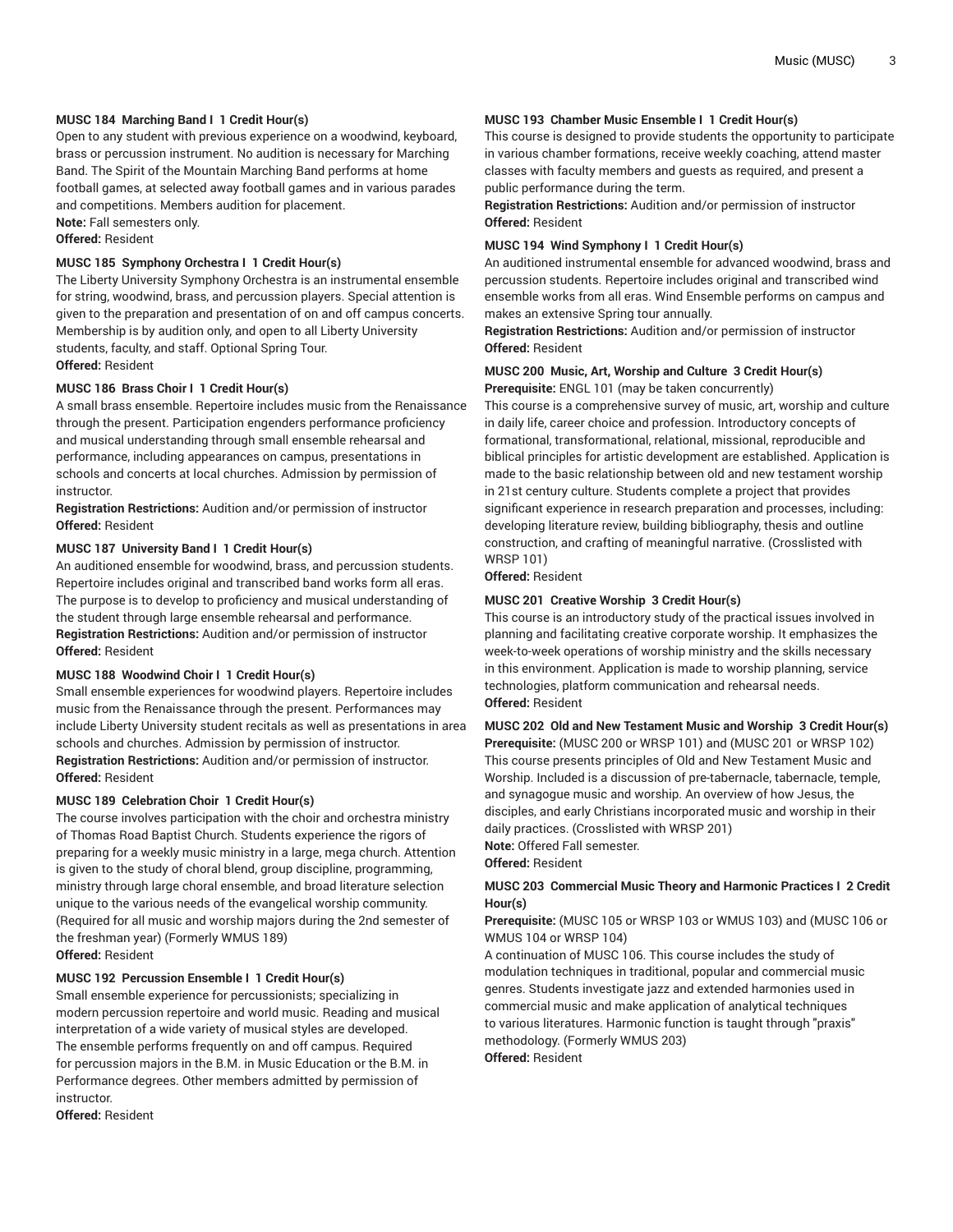#### **MUSC 204 Commercial Music Theory and Harmonic Practices II 2 Credit Hour(s)**

**Prerequisite:** (MUSC 105 or WMUS 103 or WRSP 103) and (MUSC 106 or WRSP 104 or WMUS 104) and (MUSC 203 or WMUS 203)

A continuation of MUSC 203. Music structure, form, and melodic contour are studied and applied to various traditional and popular music genres. Students learn principles of 2-part counterpoint, fugue, and variation technique as related to the practice of songwriting and evaluation of commercial music. Harmonic function is taught through "praxis" methodology. (Formerly WMUS 204)

**Note:** Offered Spring semester.

**Offered:** Resident

#### **MUSC 205 Chromatic Harmony 3 Credit Hour(s)**

**Prerequisite:** (MUSC 105 or WRSP 103 or WMUS 103) and (MUSC 106 or WMUS 104 or WRSP 104)

Continuation of MUSC 106. Studies in chromatic harmony and formal procedures of the 18th and 19th century.

**Offered:** Resident

#### **MUSC 206 Chromatic Harmony II 3 Credit Hour(s)**

**Prerequisite:** (MUSC 105 or WRSP 103 or WMUS 103) and (MUSC 106 or WRSP 104 or WMUS 104) and MUSC 205

Continuation of MUSC 205. Studies in musical forms and procedures as well as 20th century music theory, focusing on harmonic procedures. **Note:** Offered Spring semester

**Offered:** Resident

#### **MUSC 207 Muscianship III 1 Credit Hour(s)**

**Prerequisite:** (MUSC 106 or WRSP 104 or WMUS 104) and (MUSC 108 or WMUS 106 or WRSP 106)

A continuation of MUSC 108. Continued development of the musician's listening skills as applied to tonal center referencing, harmonic dictation, melodic identification, and rhythmic imitation. (Formerly WMUS 205) **Offered:** Resident

#### **MUSC 208 Muscianship IV 1 Credit Hour(s)**

**Prerequisite:** (MUSC 106 or WRSP 104 or WMUS 104) and (MUSC 108 or WRSP 106 or WMUS 106) and (MUSC 203 or WMUS 203 or WRSP 203 or MUSC 205) and (MUSC 207 or WMUS 205 or WRSP 205)

A continuation of MUSC 207. Continued development of music-reading and listening skills as applied to tonal center referencing, harmonic dictation, melodic identification, and rhythmic imitation. (Formerly WMUS 206)

**Offered:** Resident

#### **MUSC 209 Supplemental Music Theory for Transfer Students 2 Credit Hour(s)**

Supplemental curricular modules in music theory designed to remediate deficiencies for music majors who transfer to Liberty University from other institutions.

**Offered:** Resident

#### **MUSC 210 Introduction to Music Education 1,3 Credit Hour(s)**

Introduction and orientation to historical, philosophical, and sociological foundations of music education. Overview of ethical, legal, and contemporary trends and implications for music education are included. **Registration Restrictions:** Audition and/or permission of instructor **Offered:** Resident

#### **MUSC 213 Survey of Popular and Jazz Literature Music 3 Credit Hour(s)**

#### **Prerequisite:** ENGL 101

An introduction to popular and jazz music writers, influences, and trends. Emphasis is placed on a general overview of personalities and their unique influences within each of these genres. Connection to music of the evangelical culture is also considered. **Offered:** Resident

#### **MUSC 218 Fundamentals of Music Production and Audio Engineering 3 Credit Hour(s)**

This course provides "hands-on" experience and training in studio production techniques. Students learn studio miking for instruments and voice, digital audio workstations, console mixing, and general techniques for studio producing. As part of this course, students will collaborate to produce music demo recordings.

**Offered:** Resident

#### **MUSC 220 Group Voice II 1 Credit Hour(s)**

**Prerequisite:** MUSC 120 or WMUS 120 or WRSP 120

This is a continuation of principles learned in MUSC 120, Intermediatelevel Class Voice. Continued instruction in musicianship and vocal performance technique. Students study principles of vocal diction as applied to various musical style and general rules for singing in the Italian, French, and German languages. Fulfills the secondary vocal requirement. (Formerly WMUS 220)

**Note:** (Lessons meet two days each week)

### **Offered:** Resident

#### **MUSC 221 Voice Sophomore 1-3 Credit Hour(s)**

**Prerequisite:** MUSC 122 or MUSC 121 or WMUS 125 or WRSP 125 Continuation of private lessons in singing, based on department policies. (Formerly WMUS 225) **Offered:** Resident

#### **MUSC 222 Voice Sophomore 1-3 Credit Hour(s)**

#### **Prerequisite:** MUSC 221

Continuation of private lessons in singing, based on department policies. **Offered:** Resident

#### **MUSC 233 Private Composition (Sophomore) 1-3 Credit Hour(s) Prerequisite:** MUSC 139

Continuation of MUSC 139. Private instruction in film scoring/ composition based on department policies. Foundational and contemporary repertoire and techniques studied. Emphasis is on preparing for Christian artist ministry in the area of film music production and television/video game scoring. Admission by audition. **Offered:** Resident

#### **MUSC 239 Private Composition (Sophomore) 1-3 Credit Hour(s) Prerequisite:** MUSC 233

Continuation of MUSC 233. Private instruction in film scoring/ composition based on department policies. Foundational and contemporary repertoire and techniques studied. Emphasis is on preparing for Christian artist ministry in the area of film music production and television/video game scoring. Admission by audition. **Offered:** Resident

### **MUSC 241 Private Piano Sophomore 1-3 Credit Hour(s)**

**Prerequisite:** MUSC 142 or MUSC 141 or WMUS 145 Continuation of MUSC 142, private lessons in piano or organ, based on department policies. (Formerly WMUS 245) **Offered:** Resident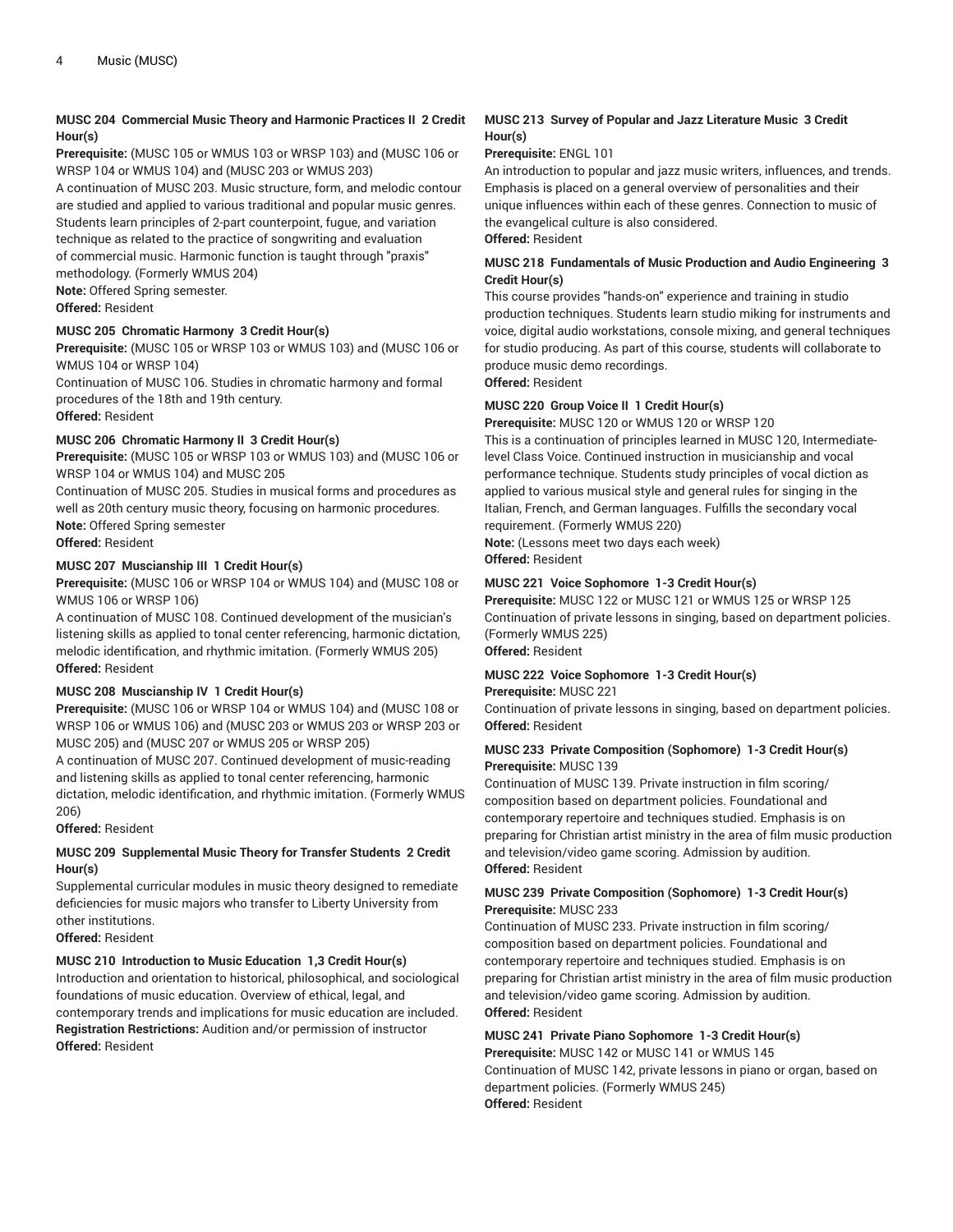#### **MUSC 242 Private Piano Sophomore 1-3 Credit Hour(s)**

**Prerequisite:** MUSC 241

Continuation of MUSC 241, private lessons in piano or organ, based on department policies.

**Offered:** Resident

#### **MUSC 243 Group Piano III 1 Credit Hour(s)**

**Prerequisite:** MUSC 112 or WMUS 140 or WRSP 140

A continuation of MUSC 112, This is a group piano course for students wishing to develop music reading, chords and chord progressions, performance technique, improvisational and sight reading skills. Fulfills the secondary instrumental requirement in keyboard. PPE preparation for one repertoire selection, four part harmonization at the piano, and Scales. (Formerly WMUS 240)

**Note:** (Lessons meet two days each week) **Offered:** Resident

#### **MUSC 244 Group Piano IV 1 Credit Hour(s)**

**Prerequisite:** MUSC 243 or WMUS 240 or WRSP 141

A continuation of MUSC 243. This course provides continued instruction in technical exercises, chords and chord progressions, music reading and development of improvisational and performance skills. Students are expected to participate in group sight-reading exercises. Fulfills the secondary instrumental requirement in keyboard. PPE preparation for one repertoire selection, four part harmonization at the piano, chord charts, and arpeggios. (Formerly WMUS 340)

**Note:** (Lessons meet two days each week) **Offered:** Resident

### **MUSC 247 Jazz Piano I 1 Credit Hour(s)**

**Prerequisite:** MUSC 243

For non-piano primaries. In this course, basic comping technique and harmonic continuity are emphasized. Triads, seventh chords, melody, and accompaniment are applied to standard song forms and blues. **Offered:** Resident

#### **MUSC 248 Jazz Guitar 1 Credit Hour(s)**

For non-guitar primaries. In this course, basic comping technique and harmonic continuity are emphasized. Triads, seventh chords, melody, and accompaniment are applied to standard song forms and blues.

#### **MUSC 250 Group Guitar II 1 Credit Hour(s)**

**Prerequisite:** MUSC 150 or WMUS 150 or WRSP 150 A continuation of MUSC 150, this course provides instruction in more advanced chords and chord progressions, continued development of music reading, contemporary lead sheets, and performance in classical, Gospel, Contemporary Christian, rock and roll and jazz styles. Improvisational techniques and chord substitutions and construction are also explored. Fulfills the need for secondary instrumental requirement in guitar. (Formerly WMUS 250)

**Note:** (Lessons meet two days each week) **Offered:** Resident

#### **MUSC 251 Guitar, Strings, Brass, Woodwinds, Percussion Sophomore 1-3 Credit Hour(s)**

**Prerequisite:** MUSC 151 or WMUS 155 or MUSC 152 Continuation of MUSC 152, private lessons in the instruments of the band and orchestra, based on department policies. (Formerly WMUS 255) **Offered:** Resident

### **MUSC 252 Guitar, Strings, Brass, Woodwinds, Percussion Sophomore 1-3 Credit Hour(s)**

#### **Prerequisite:** MUSC 251

Continuation of MUSC 251, private lessons in the instruments of the band and orchestra, based on department policies. **Offered:** Resident

#### **MUSC 262 Musical Theatre Production I 1 Credit Hour(s) Offered:** Resident

### **MUSC 266 Applied Worship Voice 1-3 Credit Hour(s)**

**Prerequisite:** MUSC 201 or MUSC 302 Private lessons in singing with an emphasis on worship-based literature and techniques, based on department policies.

#### **Offered:** Resident

#### **MUSC 267 Applied Worship Instrument 1-3 Credit Hour(s) Prerequisite:** MUSC 201 or MUSC 302

Private lessons in the instruments of the worship band with an emphasis on worship-based literature and techniques, based on department policies.

#### **Offered:** Resident

### **MUSC 268 Worship Platform Techniques 1 Credit Hour(s)**

**Prerequisite:** MUSC 200 or MUSC 201

This is a worship methods course addressing the fundamentals of platform leadership skills in the context of music ministry (vocal delivery and ministerial communication). **Offered:** Resident

#### **MUSC 269 Worship Rhythm Section Methods 1 Credit Hour(s) Prerequisite:** MUSC 200 or MUSC 201

This is a worship methods course addressing the fundamentals of worship band leadership skills in the context of music ministry. **Offered:** Resident

#### **MUSC 279 Artist Presentation I 3 Credit Hour(s)**

**Prerequisite:** MUSC 373 or WRSP 373

Developing strategies for musically artistic and ministry effective program presentation. Principles include reading the crowd, building live performance, developing goals and objectives for platform performance; unique features of lighting, sound reinforcement, and technology; trend awareness and commerciality. Special emphasis is placed on goals of an artist as a worshiper; song selection; audience participation; presentation of the gospel; and partnership with the local church. **Offered:** Resident

#### **MUSC 285 The Worship Orchestra I 1 Credit Hour(s)**

This is an instrumental ensemble that provides students opportunity to experience and perform the various styles of music used in a worship program of a large evangelical worship ministry. The ensemble usually includes rhythm section, wind, brass, strung and percussion instruments. On occasion, the group may include vocals. A primary function of the group is to provide accompaniment to the choral ensembles in the School of Music. (Formerly WMUS 285)

**Registration Restrictions:** Audition and/or permission of instructor **Offered:** Resident

#### **MUSC 286 The Gospel Choir I 1 Credit Hour(s)**

The Gospel Choir is a 25-30 member choir representing the historical and diverse traditions of African American choral music. The ensemble serves in an official public relations capacity for the University, The School of Music, and Center for Music and Worship. The Gospel Choir generally participates in Annual Christmas on University Blvd. and Spring Music Night Concerts, weekly convocations, TRBC worship services, Liberty University fundraising events and an annual weekend tours. Up to two hours credit from Gospel Choir may be applied as "approved credit" for the music and worship studies degree. (Formerly WMUS 286)

**Registration Restrictions:** Audition by Department of Worship and Music Studies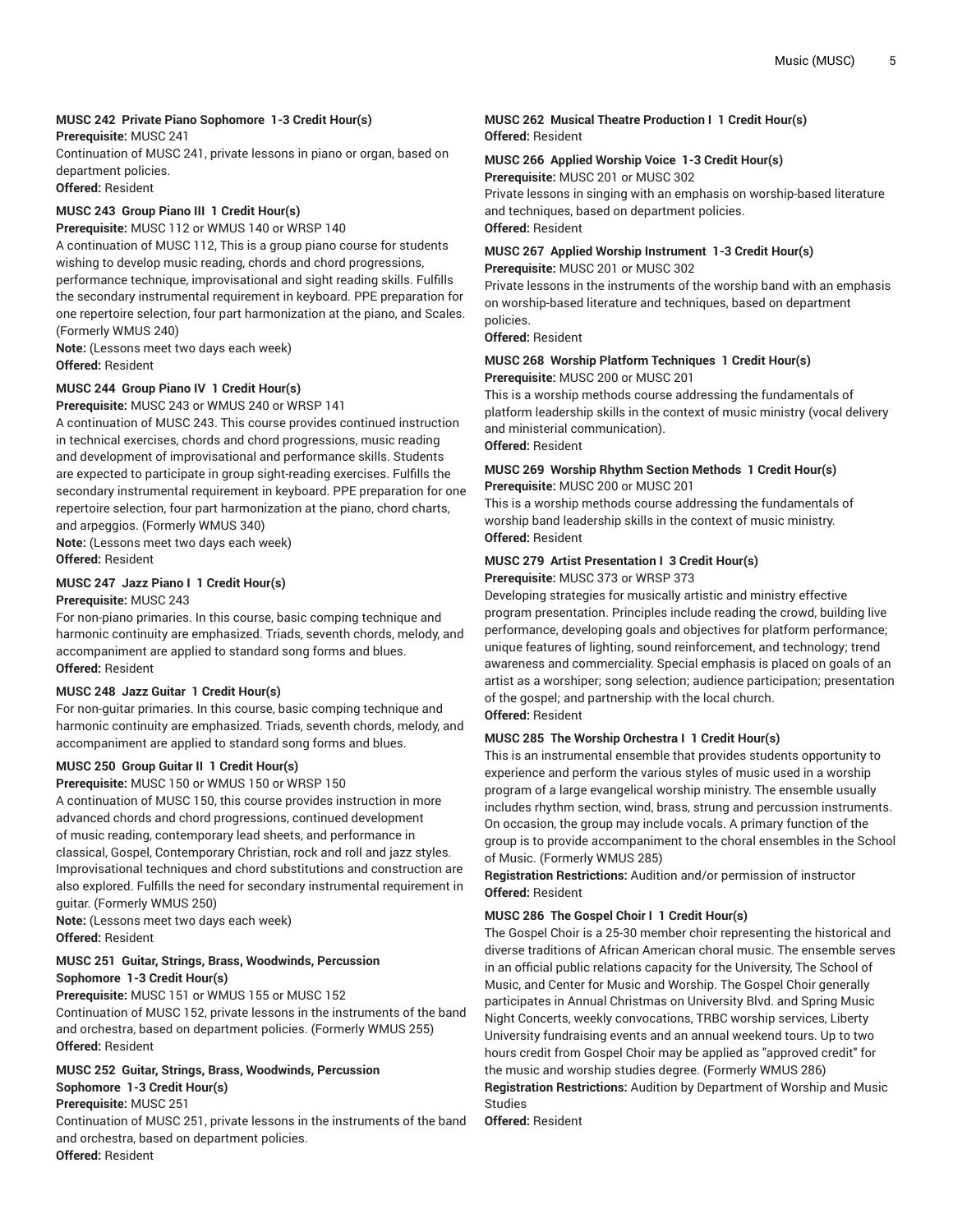#### **MUSC 287 Jazz Guitar Ensemble I 1 Credit Hour(s)**

An auditioned guitar ensemble specializing in the study of jazz music. Reading and musical interpretation or rhythms and notation are stressed. Improvisational and accompaniment skills are developed. The ensemble performs on campus as needed during each semester. (Formerly WMUS 287)

**Registration Restrictions:** Audition and/or permission of instructor **Offered:** Resident

#### **MUSC 289 The Worship Choir II 1 Credit Hour(s)**

This is a large ensemble providing students opportunity to experience the various styles of music, including: Black Gospel, traditional gospel, worship and praise, scripture song, sacred classic, Southern Gospel, and more. Special attention is given to the preparation and presentation of the Annual Christmas on University Blvd. and Spring Music Night Concerts. Optional Spring Tour. (Formerly WMUS 289)

**Registration Restrictions:** Audition and/or permission of instructor **Offered:** Resident

#### **MUSC 299 Internship 0 Credit Hour(s)**

Supervised field experience at an approved site. Application procedures processed through the School of Music and Career Center. Must apply semester prior to internship.

**Registration Restrictions:** Sophomore status, 2.00 GPA, two courses in major, declared major, not more than one CSER behind **Offered:** Resident

#### **MUSC 301 Brass Pedagogy 3 Credit Hour(s)**

Analysis and teaching of brass instrumental technique. Evaluation of private class teaching methods and materials. Brief survey of brass instrument history, construction and maintenance. Introduction to brass bibliography. A survey of brass literature styles and performance practices.

**Offered:** Resident

#### **MUSC 302 Commercial Music Techniques for Worship 3 Credit Hour(s) Prerequisite:** MUSC 203 or MUSC 205

Principles of the development and performance practice of contemporary music Ensembles for worship. Students learn the importance of building and developing the rhythm sections, rock and roll type instrumental Ensembles, and vocal teams. Additional time is spent on rehearsal and performance technique and use of rhythm section with vocal Ensemble. (Formerly WMUS 302)

**Offered:** Resident

#### **MUSC 303 Dynamics of Leading Vocal Team and Ensemble 3 Credit Hour(s)**

#### **Prerequisite:** (MUSC 204 or WRSP 204 or WMUS 204) and (MUSC 302 or WMUS 302 or WRSP 302) and (MUSC 315)

This is a methods class that deals with principles and processes for building vocal teams in traditional and non-traditional settings. Attention is given to the role of the vocal musician, pedagogy for adult singers, repertoire development, and processes for nurturing large and small vocal ensembles. (Crosslisted with WMUS 303) **Offered:** Resident

#### **MUSC 304 Keyboard Pedagogy 3 Credit Hour(s)**

Discussion of teaching strategies and analysis of studio piano instruction. Evaluation of studio teaching methods and materials. A survey of keyboard literature, styles and performance practices. **Registration Restrictions:** Permission of instructor **Note:** (Offered Spring semester) **Offered:** Resident

#### **MUSC 305 Woodwind Pedagogy 3 Credit Hour(s)**

Analysis and teaching of woodwind instrumental technique. Evaluation of private class teaching methods and materials. Brief survey of woodwind instrument history, construction and maintenance. Introduction to woodwind bibliography. A survey of woodwind literature styles and performance practices.

**Registration Restrictions:** Permission of instructor **Offered:** Resident

#### **MUSC 306 Form and Analysis 3 Credit Hour(s)**

**Prerequisite:** MUSC 204 or MUSC 206 or WMUS 204 or WRSP 204 Instruction in principles of the analysis of small and large musical forms and procedures, including binary, ternary, rondo, variation, sonata, fugue and imitative procedures.

**Note:** (Offered Fall semester)

**Offered:** Resident

#### **MUSC 308 Percussion Pedagogy 3 Credit Hour(s)**

Analysis and teaching of percussion technique. Evaluation of private class teaching methods and materials. Brief survey of percussion history, construction and maintenance. Introduction to percussion bibliography. A survey of percussion literature styles and performance practices. **Registration Restrictions:** Permission of instructor **Offered:** Resident

#### **MUSC 309 Orchestration 3 Credit Hour(s)**

**Prerequisite:** MUSC 206 or MUSC 204

Principles of instrumental scoring for orchestra, symphonic band, wind ensemble, pop-orchestra with rhythm section or any number of other combinations. Course assignments are primarily scoring for the various instrumental sections, culminating in a setting of a select keyboard work for large ensemble.

**Note:** (Offered Spring semester) **Offered:** Resident

#### **MUSC 310 Principles of Arranging 3 Credit Hour(s)**

**Prerequisite:** MUSC 330 and (MUSC 203 or MUSC 205)

This course provides basic arranging technique for various pop-music genres. Special attention is given to developing arranging technique for rhythm sections, small vocal and instrumental ensemble, studio recordings, and larger vocal and instrumental ensemble. Students complete a major arranging project for presentation in an end of the semester concert setting. (Formerly WMUS 310) **Offered:** Resident

#### **MUSC 311 Music History: Antiquity - 1750 3 Credit Hour(s)**

**Prerequisite:** (MUSC 105 or WRSP 103 or WMUS 103) and (MUSC 106 or WRSP 104 or WMUS 104)

A survey of Western European music from Antiquity to 1750 A.D. **Note:** (Offered Fall semester) **Offered:** Resident

### **MUSC 312 Music History: Since 1750 3 Credit Hour(s)**

**Prerequisite:** (MUSC 105 or CMUS 105 or WRSP 103 or WMUS 103) and (MUSC 106 or CMUS 106 or WRSP 104 or WMUS 104) A systematic survey of music history since the Baroque era. **Note:** (Offered Spring semester) **Offered:** Resident and Online

#### **MUSC 313 History of Music and Worship 3 Credit Hour(s)**

This is a historical study of the changes in music and worship practice as shaped by: the Great Awakenings; the four periods of music history (Renaissance, Baroque, Classical and Romantic); and, the influences in culture, ecclesiastical norms, and various modern worship movements. (Crosslisted with WRSP 320) **Offered:** Resident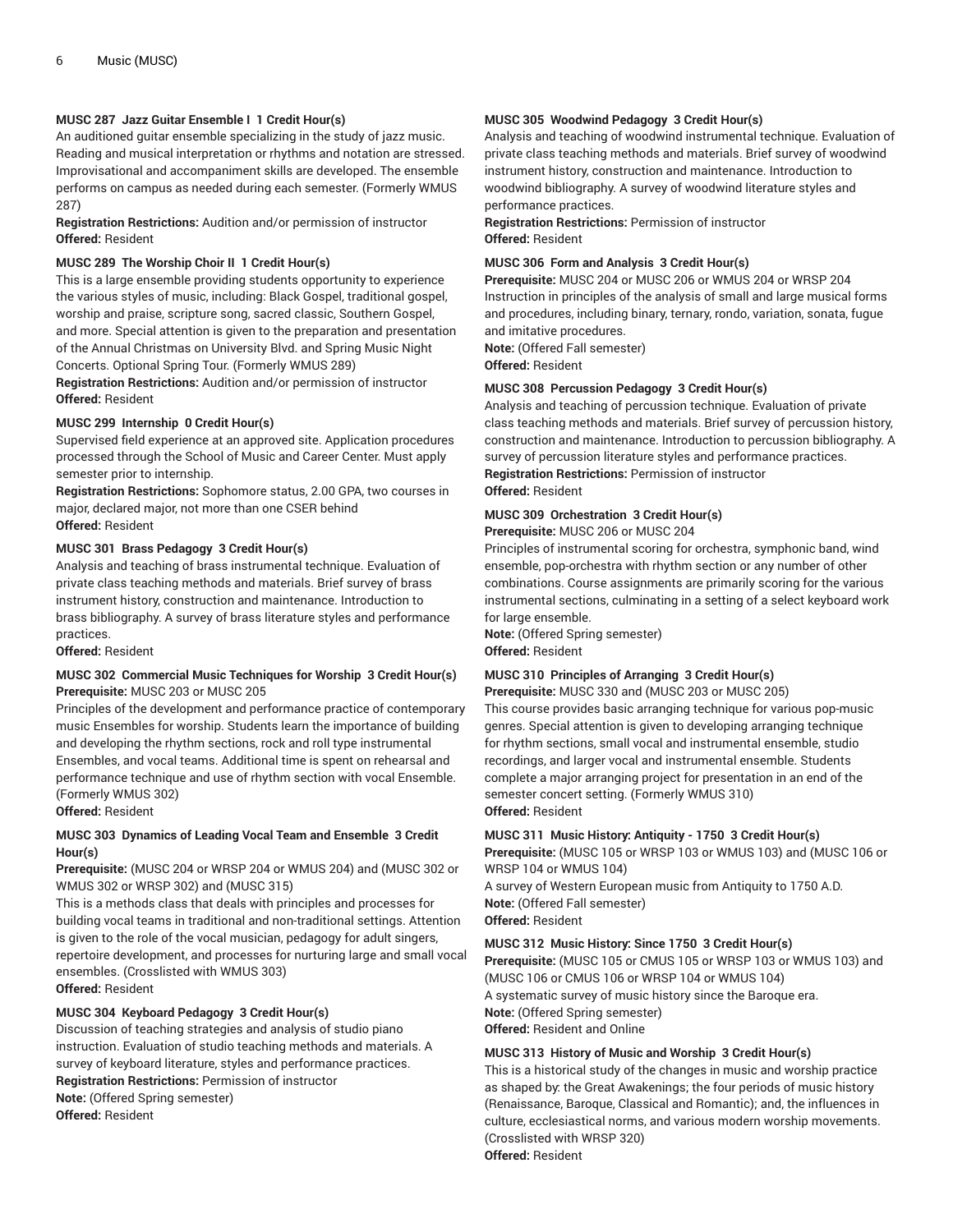#### **MUSC 314 Music in World Cultures 3 Credit Hour(s)**

A comprehensive overview of cultural traditions, belief systems, and practices of world cultures as approached through the study and analysis of the music of ethnic groups. (Formerly ETHM 411) **Offered:** Resident

#### **MUSC 315 Basic Conducting 2 Credit Hour(s)**

**Prerequisite:** (MUSC 105 or WRSP 103 or WMUS 103) and (MUSC 106 or WRSP 104 or WMUS 104)

Rudimentary instruction in conducting techniques for traditional and non-traditional settings. Knowledge and skill areas stressed are: basic conducting gestures and patterns; score interpretation; rehearsal management and technique; programming considerations; and special problems in vocal and instrumental situation. (Crosslisted with WMUS 315)

**Offered:** Resident

#### **MUSC 316 Choral Conducting 2 Credit Hour(s)**

**Prerequisite:** MUSC 315 or WMUS 315 or WRSP 315

Practical training in directing choral ensembles. Development of basic conducting techniques with emphasis on musical interpretation of selected works. Includes ensemble management, score study, rehearsal techniques, and performance techniques.

**Offered:** Resident

#### **MUSC 317 Instrumental Conducting 2 Credit Hour(s)**

**Prerequisite:** MUSC 315 or WMUS 315 or WRSP 315

Practical training in directing instrumental ensembles. Development of baton and left-hand techniques with emphasis on musical interpretation of selected works. Includes score study, rehearsal techniques and performance techniques.

**Offered:** Resident

#### **MUSC 318 Choral Arranging 2 Credit Hour(s)**

**Prerequisite:** MUSC 205 or MUSC 203

A study of the techniques and procedures required in arranging and composing for voices. Skills will be developed through extensive written assignments.

**Note:** (Offered Fall semester) **Offered:** Resident

#### **MUSC 319 Choral Literature 3 Credit Hour(s)**

**Prerequisite:** MUSC 206

A survey of sacred and secular choral literature, medieval to the present; emphasis on the madrigal, oratorio, contemporary British and American music.

**Note:** (Offered Fall semester, even numbered years, on demand) **Offered:** Resident

#### **MUSC 320 Group Voice III 1 Credit Hour(s)**

**Prerequisite:** MUSC 220 or WMUS 220 or WRSP 220

This is a continuation of principles learned in MUSC 220 including instruction in: vocal technique; various musical styles; musicianship; performance techniques; principles of vocal diction; and singing in the Italian, French and German languages. Fulfills the secondary vocal requirement. (Formerly WMUS 320)

**Offered:** Resident

#### **MUSC 321 Voice (Junior) 1-3 Credit Hour(s)**

**Prerequisite:** MUSC 221 or WMUS 225 or MUSC 222 or WRSP 225 Continuation of private lessons in singing, based on department policies. (Formerly WMUS 325)

**Registration Restrictions:** Successful completion of the Junior Candidacy Performance review

**Offered:** Resident

#### **MUSC 322 Voice (Junior) 1-3 Credit Hour(s) Prerequisite:** MUSC 321

Continuation of MUSC 321, private lessons in singing, based on department policies.

#### **Offered:** Resident

#### **MUSC 323 Leadership, Philosophy, Music and Organization 3 Credit Hour(s)**

**Prerequisite:** (MUSC 201 or WRSP 102) and (MUSC 313 or WRSP 320) This course addresses the practical principles of music and worship leadership including: issues of integrity and character; developing and implementing philosophy; establishing chains of command; dangers of insubordination; time management, staff relationships; administrative responsibilities for musicians; journaling; building a calendar; budgeting, and discipleship training; building staff; and family. (Formerly WRSP 321) **Note:** (Offered Fall semester)

**Offered:** Resident

#### **MUSC 325 Technology and Assessment for Music Education 3 Credit Hour(s)**

The study of technology and computer applications in music education, including competencies in the use of music notation software, sequencing, sorting and retrieving data from a file and printing music. Other technologies include the study of microphones, recording and amplification equipment, smartboards, software, interactive websites, and other advancements in music education technology. Students will focus on the effective use of technology in learning environments, with special attention to instructional practice, assessment development and student engagement. This course is designed to allow the teacher candidate to be competent in the application of learning technologies needed for teachers.

**Offered:** Resident

## **MUSC 326 History of Jazz 3 Credit Hour(s)**

#### **Prerequisite:** MUSC 203

This course presents an overview of the development of jazz traditions during the 20th century. Key innovators from jazz' multifaceted history are discussed. As a distinctly American music form, jazz has often challenged existing distinctions between "art" and "popular" music, and today is an internationally respected art form. These distinctions are explored related to the changing roles and meanings of jazz within society.

#### **Offered:** Resident

#### **MUSC 327 Jazz Styles and Analysis 3 Credit Hour(s) Prerequisite:** MUSC 203

Survey and analysis of jazz styles including ragtime, early jazz, swing, bebop, the cool school, hard bop, modal and contemporary styles. Repertoire, improvisation, instrumentalism, role of instruments, major innovators and important groups are discussed. Includes transcription of jazz solos and their stylistic analysis. **Offered:** Resident

#### **MUSC 329 Fundamentals of Sound Reinforcement 3 Credit Hour(s)**

This course provides "hands-on" experience and training in sound system setup, design, implementation and live front of house and monitor mixing for venues, tours and houses of worship. Students will apply their live production skills in sound mixing projects using digital console show files and virtual sound check.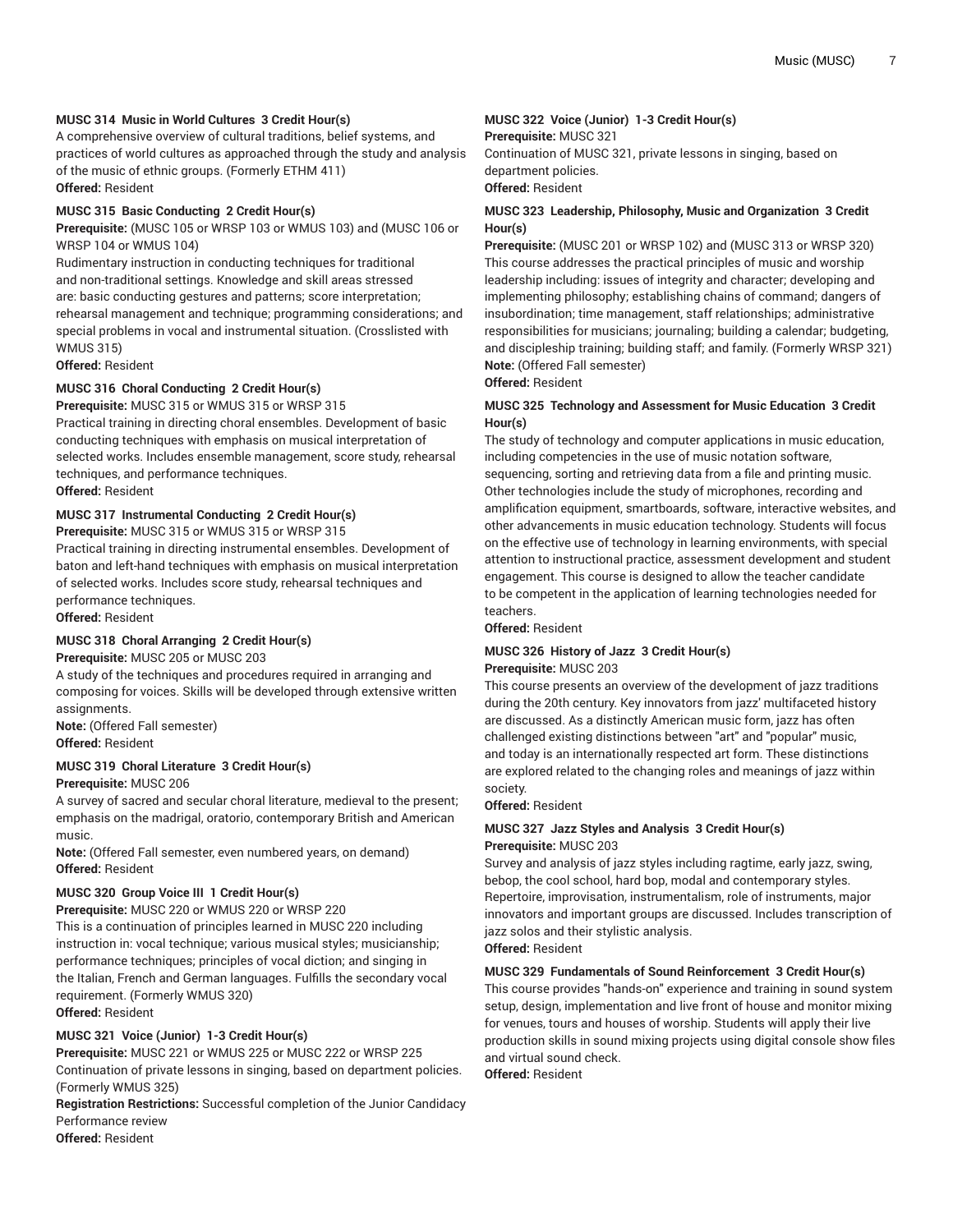#### **MUSC 330 Music Technology: Notation and DAW 3 Credit Hour(s)**

**Prerequisite:** (MUSC 106 or WRSP 104 or WMUS 104) and (MUSC 108 or WRSP 106 or WMUS 106)

The study of computer applications in music, including competencies in the use of music notation software, sequencing, sorting and retrieving data from a file and printing music. **Offered:** Resident

#### **MUSC 331 Composition I 2 Credit Hour(s)**

**Prerequisite:** (MUSC 204 or WRSP 204 or WMUS 204 or MUSC 206) and (MUSC 208 or WMUS 206 or WRSP 206)

Building on the foundations of music theory and other areas of musical training, this course is an applied study of the musical and creative process for composing original music.

**Note:** May be repeated.

**Offered:** Resident

#### **MUSC 332 Composition II 2 Credit Hour(s)**

#### **Prerequisite:** MUSC 331

A continuation of MUSC 331. This is a more advanced experience in the creative process of composing original music, building on the foundations of music theory and other areas of musical training, and including coverage of stylistic integrity and standard notation. Emphasis is on greater use of extended harmony, chromaticism and twentiethcentury procedures.

**Note:** May be repeated.

**Offered:** Resident

#### **MUSC 333 Private Composition (Junior) 1-3 Credit Hour(s) Prerequisite:** MUSC 239

Continuation of MUSC 239. Private instruction in film scoring/ composition based on department policies. Foundational and contemporary repertoire and techniques studied. Emphasis is on preparing for Christian artist ministry in the area of film music production and television/video game scoring. Admission by audition. **Offered:** Resident

#### **MUSC 334 Music Technology: Logic and ProTools 3 Credit Hour(s)**

**Prerequisite:** (MUSC 106 or WRSP 104 or WMUS 104) and (MUSC 108 or WRSP 106 or WMUS 106) and (MUSC 330 or WMUS 330 or WRSP 330) This course investigates processes of music production within the contexts of two of the most significant digital mechanisms: Logic Pro and ProTools. Course assignments address competencies in the use of music recording, sequencing, music programming, loops in live and recording application, and integrated midi and digital audio. The coursework includes the capture, editing, and storage of digital audio data within multitrack music production projects. **Offered:** Resident

#### **MUSC 335 Introduction to Film Scoring 3 Credit Hour(s) Prerequisite:** MUSC 309 and MUSC 310

This course addresses the prevalent and recurrent need in films to emulate a wide variety of stylistic scoring approaches appropriate to the period setting and or/specific ethnic locale of a screenplay. Discussion includes approaches to research and adaptation of authentic musical styles. (Such styles include, for example, 17th century European, African, 1920s American, etc.). Emphasis is placed on careful attention to instrumentation, arranging, orchestration, and dramatic theme development.

**Offered:** Resident

#### **MUSC 336 Orchestration for Film and Media 3 Credit Hour(s) Prerequisite:** (MUSC 334 or CINE 271) and MUSC 335

This course focuses on the exploration and application of traditional and contemporary orchestration techniques to support and achieve intended dramatic effect. Regular assignments involve the use of orchestration as an important compositional tool to successfully meet the emotional requirements of a wide variety of dramatic situations. **Offered:** Resident

#### **MUSC 337 Scoring Techniques for Film and Media 3 Credit Hour(s) Prerequisite:** (MUSC 334 or CINE 271) and MUSC 335

Techniques used in composing and scoring music for television and film productions; practical writing experience. Assignments representing realistic situations will be recorded synchronously to the specific needs of film scenes.

**Offered:** Resident

#### **MUSC 338 Groove Writing 2 Credit Hour(s)**

**Prerequisite:** MUSC 334 or CINE 271

Development of groove writing skills in a variety of styles. Use of technology, loop creation, and sequencing skills. **Offered:** Resident

#### **MUSC 339 Private Composition (Junior) 1-3 Credit Hour(s) Prerequisite:** MUSC 333

Continuation of MUSC 333. Private instruction in film scoring/ composition based on department policies. Foundational and contemporary repertoire and techniques studied. Emphasis is on preparing for Christian artist ministry in the area of film music production and television/video game scoring. Admission by audition. **Offered:** Resident

#### **MUSC 340 Technology and Media for Worship 3 Credit Hour(s) Prerequisite:** MUSC 218 or MUSC 330

In this course students receive instruction on the foundational skills required for technical production for a contemporary worship experience including lighting, stage design, video cameras & projection, video streaming, recording and other aspects of event production management. An emphasis is placed on servant leadership, effective communication, and technical excellence.

**Offered:** Resident

#### **MUSC 341 Private Piano (Junior) 1-3 Credit Hour(s) Prerequisite:** MUSC 241 or WMUS 245

Continuation of private lessons in piano or organ, based on department policies. (Formerly WMUS 345) **Offered:** Resident

### **MUSC 342 Private Piano (Junior) 1-3 Credit Hour(s)**

**Prerequisite:** MUSC 341

Continuation of MUSC 341, private lessons in piano or organ, based on department policies.

**Offered:** Resident

#### **MUSC 343 Jazz Improvisation and Lab II 3 Credit Hour(s) Prerequisite:** MUSC 143

This course is a continuation of Jazz Improvisations I. Students will explore advanced techniques of jazz performance and improvisation. Students will also explore the process of integrating new materials and improvisation methods into their playing. Class structure is performance based. Each semester will culminate in a public performance featuring large and small groups, jazz standards or original compositions. **Offered:** Resident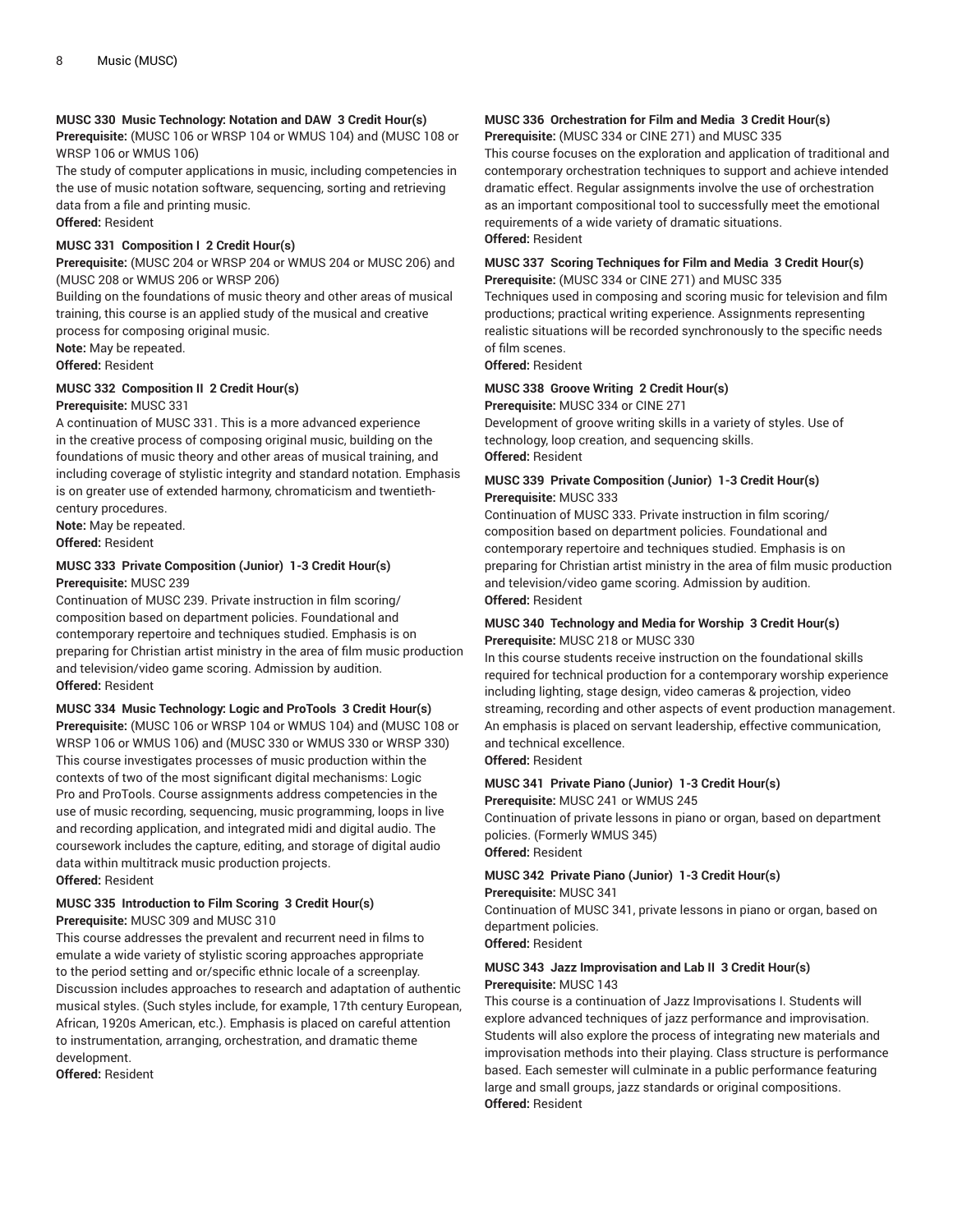#### **MUSC 345 Group Piano V 1 Credit Hour(s)**

#### **Prerequisite:** MUSC 244 or WMUS 340

A continuation of MUSC 244, this is a group piano course for students continuing to broaden music experiences, develop chords and chord progressions, music reading, and improvisational and performance skills. PPE preparation for the Star-Spangled Banner and Sight-reading. (Formerly MUSC 245 and WMUS 440)

**Note:** (Lessons meet two hours each week) **Offered:** Resident

#### **MUSC 346 Group Piano VI 1 Credit Hour(s)**

**Prerequisite:** MUSC 345 or MUSC 245 or WMUS 440 or WRSP 340 A continuation of MUSIC 345, this course provides class instruction that helps broaden music experiences, develop chords and chord progressions, music reading, published jazz and pop band charts, and improvisational and performance skills. Additional attention is given to developing skills as a member of jazz, gospel, worship or rock and roll band. (Formerly MUSC 246)

**Note:** (Lessons meet two hours each week) **Offered:** Resident

#### **MUSC 347 Jazz Piano II 1 Credit Hour(s) Prerequisite:** MUSC 247

For non-piano primaries. Continuation of MUSC 247. In this course, advanced comping techniques and chord voicings are emphasized. Intermediate accompaniment techniques are applied to standard song forms and blues.

**Offered:** Resident

#### **MUSC 348 Jazz Guitar II 1 Credit Hour(s)**

For non-guitar primaries. Continuation of MUSC 248. In this course, advanced comping techniques and chord voicings are emphasized. Intermediate accompaniment techniques are applied to standard song forms and blues.

#### **MUSC 349 Ethnic Music Ensemble 1 Credit Hour(s)**

An ensemble for beginning and proficient musicians that explores, through performance, some of the world's musical instruments, styles, and playing techniques.

**Offered:** Resident

#### **MUSC 350 Group Guitar III 1 Credit Hour(s)**

**Prerequisite:** MUSC 250 or WMUS 250 or WRSP 250

A continuation of MUSC 250, this course provides instruction in more advanced chords and chord progressions, music reading, improvisational techniques, chord substitutions, chord construction, contemporary lead sheets, and performance in classical, Gospel, Contemporary Christian, rock and roll, and jazz styles. Scale studies and extended chords are stressed. Designed to fulfill the need for secondary instrumental requirement in guitar. (Formerly WMUS 350) **Note:** (Lessons meet two hours each week)

**Offered:** Resident

#### **MUSC 351 Guitar, Strings, Brass, Woodwinds, Percussion Junior 1-3 Credit Hour(s)**

**Prerequisite:** MUSC 251 or MUSC 252 or WMUS 255

Continuation of MUSC 252, private lessons in the instruments of the band and orchestra, based on department policies. (Formerly WMUS 355) **Offered:** Resident

#### **MUSC 352 Guitar, Strings, Brass, Woodwinds, Percussion Junior 1-3 Credit Hour(s)**

#### **Prerequisite:** MUSC 351

Continuation of MUSC 351, private lessons in the instruments of the band and orchestra, based on department policies. **Offered:** Resident

#### **MUSC 355 Brass Techniques 2 Credit Hour(s)**

Preparation for teaching brass instruments. Emphasis on teaching technique and actual playing of brass instruments. **Note:** (Offered Spring semester)

**Offered:** Resident

#### **MUSC 357 Woodwind Techniques 2 Credit Hour(s)**

**Prerequisite:** (MUSC 105 or WMUS 103 or WRSP 103) and (MUSC 106 or WMUS 104 or WRSP 104)

Preparation for teaching woodwind instruments. Emphasis on teaching technique and actual playing of woodwind instruments. **Note:** (Offered Fall semester) **Offered:** Resident

#### **MUSC 358 The Musical Director 3 Credit Hour(s) Offered:** Resident and Online

#### **MUSC 360 Commercial Improvisation Techniques 2 Credit Hour(s) Prerequisite:** MUSC 203 or MUSC 205

This is a praxis-based course that provides opportunity for students to develop skill in strategic areas of vocal or instrumental improvisational technique. Investigative studies include the relationship between improvisation and harmonic context in contemporary popular, rock, black gospel, and jazz idioms.

#### **Offered:** Resident

#### **MUSC 362 Studio Producing, Mixing, and Audio Engineering 3 Credit Hour(s)**

#### **Prerequisite:** MUSC 218 and MUSC 329

This course provides the fundamentals of audio recording and producing including equipment function and application, recording console operation, microphone technique, first and second engineer skill sets, session setup, signal processing, troubleshooting, and critical listening as well as fundamentals for music production and album creation. **Offered:** Resident

#### **MUSC 363 Percussion Techniques 2 Credit Hour(s)**

**Prerequisite:** (MUSC 105 or WMUS 103 or WRSP 103) and (MUSC 106 or WMUS 104 or WRSP 104)

Preparation for teaching the basic percussion instruments and drum kit. Development of demonstration and playing abilities. **Note:** (Offered Spring semester) **Offered:** Resident

#### **MUSC 364 Contemporary Styles Survey I 1 Credit Hour(s)**

This course covers rhythm chart reading through the use of detailed transcriptions and arrangements in a wide range of styles including pop, rock, funk, country, black gospel, and contemporary instrumental. Emphasis is placed on production of rhythmic groove, management of rhythm section, and basic arranging concepts. **Offered:** Resident

#### **MUSC 365 Contemporary Styles Survey II 1 Credit Hour(s)**

In this course, students learn contemporary rhythm chart reading through extensive use of transcriptions and professionally written arrangements. Focus is placed on sight-reading, pitch and improvisation concepts within diverse styles.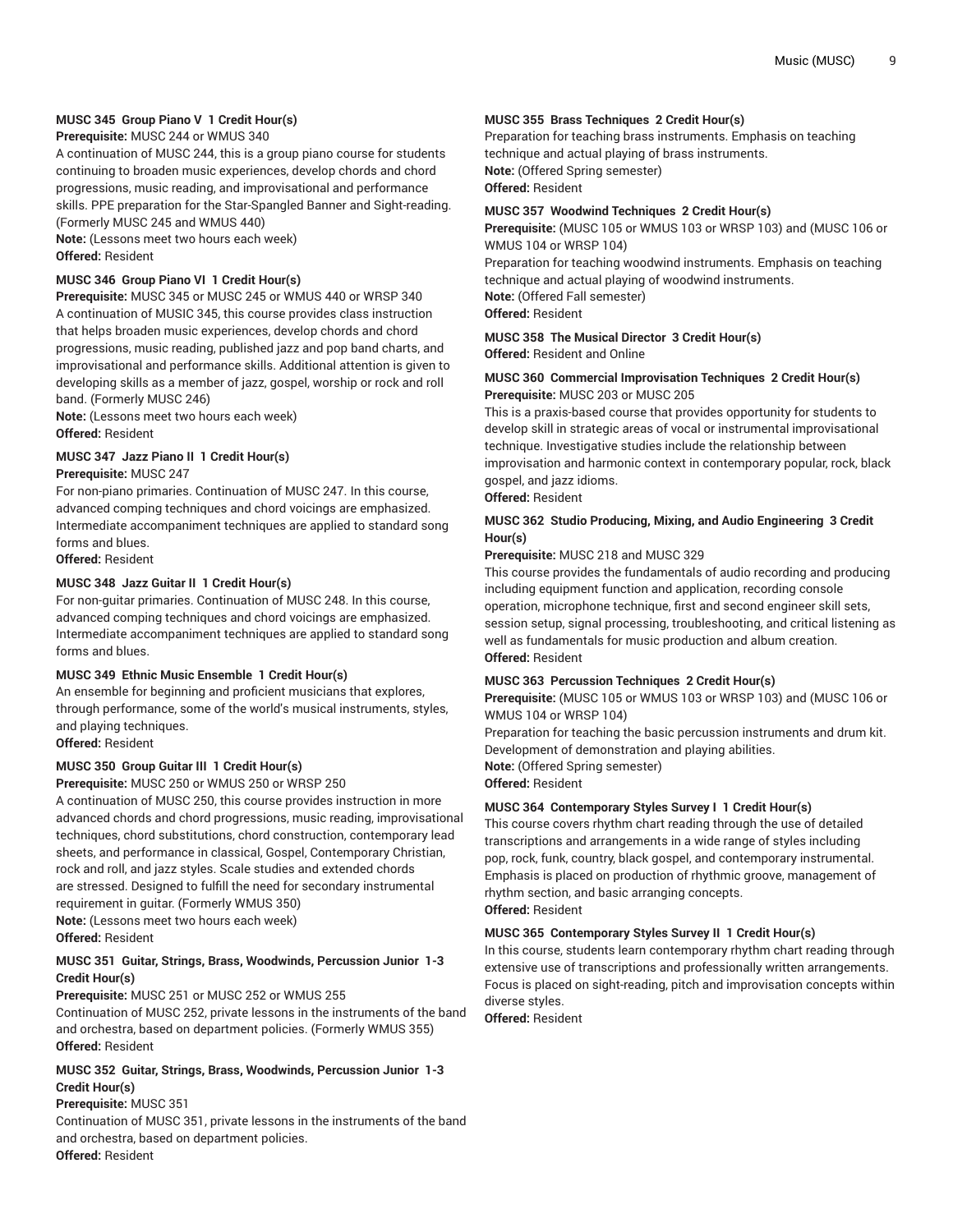#### **MUSC 366 Jazz Arranging 3 Credit Hour(s)**

#### **Prerequisite:** MUSC 330

This course focuses on arranging and orchestrating music for jazz ensemble. Basic and intermediate techniques for creative writing in the jazz idiom are applied to small and large jazz ensembles. Major projects are required for the completion of this course. Computer notation is required for all projects. Select student projects are submitted for reading session.

#### **Offered:** Resident

### **MUSC 367 Jazz Pedagogy 3 Credit Hour(s)**

**Prerequisite:** MUSC 360 and (MUSC 364 or MUSC 365) This course introduces students to the methodologies and resources of jazz pedagogy. Students will learn appropriate literature for a variety of age levels, approaches to improvisation, and rehearsal techniques for both the large and small jazz ensemble.

**Offered:** Resident

#### **MUSC 368 Junior Commercial Music Program 1 Credit Hour(s) Prerequisite:** MUSC 362

A faculty-supervised 30 minute program devoted to the presentation of literature representative of commercial music styles and reflective of the student's commercial music emphasis. The student must demonstrate ability to prepare, rehearse, organize, and promote their program. Use of a variety of media, Scripture, lighting, and video are expected. The student's final commercial music program must be approved by Faculty Committee.

**Registration Restrictions:** Approval of the student's commercial music faculty advisor

**Offered:** Resident

#### **MUSC 369 Principles of Audio Mixing and Producing 3 Credit Hour(s) Prerequisite:** MUSC 362

This course provides an in-depth study of music production, audio engineering, critical listening, and studio work-flow including complex recording scenarios such as rhythm section tracking, big band and orchestra recording. Also included is an in-depth study of music album production covering complex and sensitive production situations. **Offered:** Resident

#### **MUSC 370 Private Songwriting 1-3 Credit Hour(s)**

**Prerequisite:** MUSC 371 or WMUS 371 or WRSP 371

Weekly private instruction in developing and crafting the skill of songwriting. The study includes principles for writing melody, harmony, rhythm, lyric, song form, building demos and producing songs suitable for publishing in a commercial market. Application will be made to contemporary worship practices. Students will perform original songs. Audition and recommendation of instructor required. (Formerly WMUS 370)

#### **Offered:** Resident

#### **MUSC 371 Survey of Songwriting Literature 3 Credit Hour(s)**

An introduction to the craft, development and history of songwriting. Attention will be given to the study and evaluation of song form, both historic and contemporary. General techniques of songwriting and the specific approaches of selected songwriters will be explored in connection with biblical doctrine and theologies, music practices, and worship practices in the Evangelical community. (Formerly WMUS 371) **Offered:** Resident

#### **MUSC 372 Entrepreneurship in the Christian Music Community 3 Credit Hour(s)**

An introduction to the music industry, both old and new. Recent developments in this field will be emphasized, including entrepreneurship as a freelance musician. This course will specifically highlight the impact of biblical principles for a Christian working in the music industry. Basic principle of music performance, publishing and distribution will be defined and developed including copyright law, song royalties and mechanicals, booking, promoting, copyright management, performance rights organizations (ASCAP, BMI, SESAC, and CCLI), song demo creation, music producing and publishing, and market presence. **Offered:** Resident

#### **MUSC 373 Artist Spiritual Formation 3 Credit Hour(s)**

Foundational principles for the discipleship of Christian artists and songwriters. Students define their pursuit for an identity and significance, ministry, relationships, excellence, integrity, and disciplined living. In addition, students study creativity and art, journaling, developing communication skills, musicianship as applied to the contemporary Christian music industry. (Formerly WRSP 373)

**Note:** Admission to songwriting or artist development programs. **Offered:** Resident

#### **MUSC 374 String Techniques 2 Credit Hour(s)**

**Prerequisite:** (MUSC 105 or WMUS 103 or WRSP 103) and (MUSC 106 or WMUS 104 or WRSP 104)

Preparation for the teaching of violin, cello and double bass. Study of the history, construction, maintenance and acoustical phenomena of string instruments.

**Note:** (Offered Fall semester) **Offered:** Resident

#### **MUSC 375 String Pedagogy 3 Credit Hour(s) Prerequisite:** MUSC 374

Review of the teaching methods of Applebaum, Muller-Rusch, Rolland and Suzuki. Strongly recommended for Instrumental Teacher Licensure Students with strings as the principal performance area. **Note:** (Offered on demand) **Offered:** Resident

#### **MUSC 376 Principles for Songwriting I 2 Credit Hour(s)**

**Prerequisite:** (MUSC 371 or WMUS 371 or WRSP 371) and (MUSC 330 or WRSP 330 or WMUS 330) and MUSC 334

Principles of song writing, including elements of writing melody; melodic structure; lyric form-understanding verse/chorus /bridge structures; melodic style; lyric style - gospel to classical, southern gospel to praise and worship and country to rock 'n roll; and co-writing lyrics with other musicians. Students are required to participate in the Songwriter's Showcase presented by the Center for Worship each semester. (Formerly WMUS 332)

**Registration Restrictions:** Admission to program and permission of instructor

**Offered:** Resident

#### **MUSC 377 Principles for Songwriting II 2 Credit Hour(s) Prerequisite:** MUSC 376 or WMUS 332 or WRSP 332

A continuation of MUSC 376, this course provides practical application of songwriting principles through group collaboration. (Formerly WMUS 333)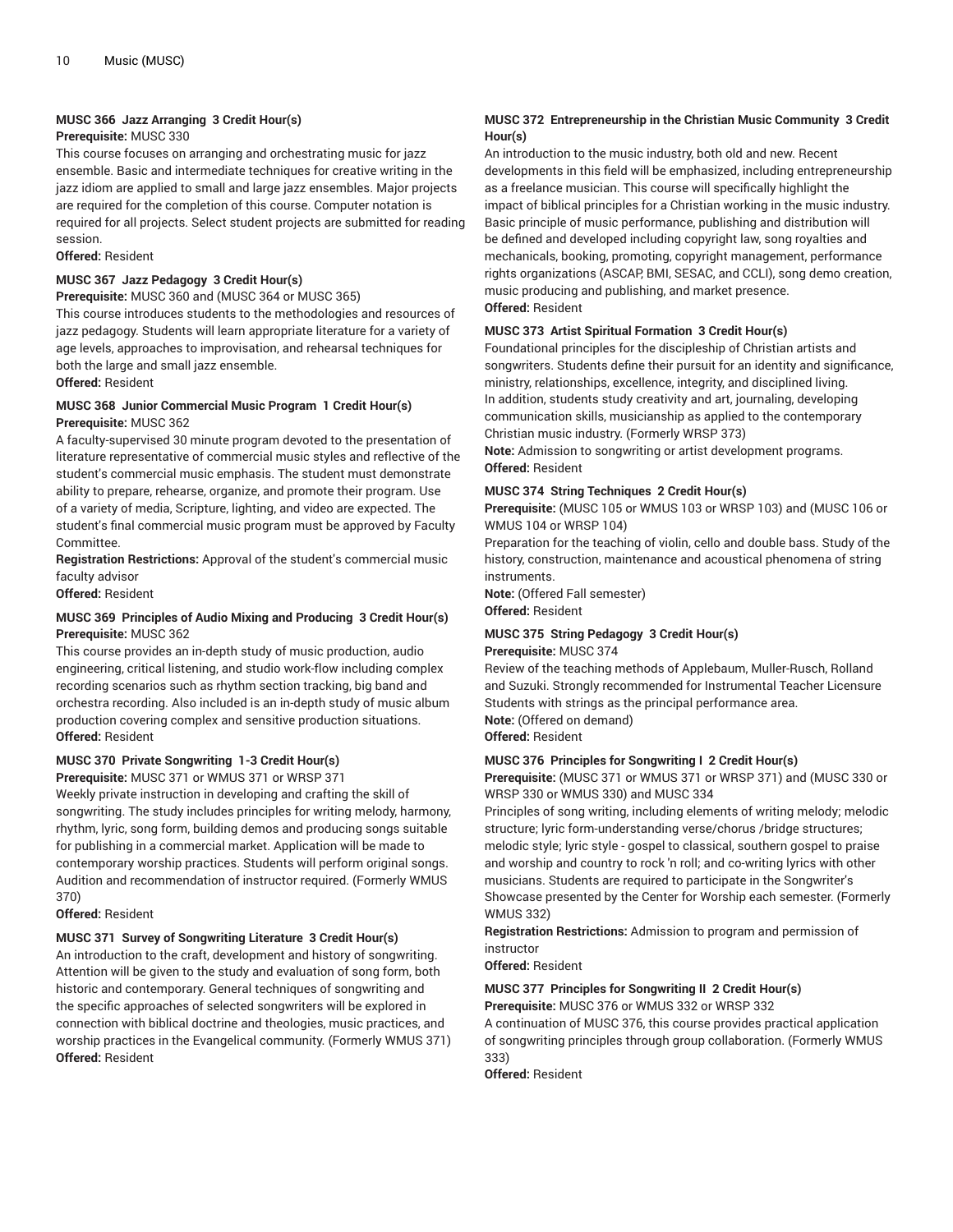#### **MUSC 378 Music Industry Process and Copyright Law 3 Credit Hour(s) Prerequisite:** MUSC 372 or WRSP 372

This course addresses the process for songwriters, artists, entrepreneurs and producers to self-publish or start a record label. It covers a number of critical business and legal elements of the music industry, including current copyright laws and procedures. The course content and assignments allow students to begin interpreting artist, record label and publishing contracts and agreements.

**Registration Restrictions:** MUSC 372, WRSP 372, or permission of the instructor

**Offered:** Resident

### **MUSC 379 Artist Presentation II 3 Credit Hour(s)**

#### **Prerequisite:** MUSC 279

Developing strategies for musically artistic and ministry effective program presentation. Principles include reading the crowd, building live performance, developing goals and objectives for platform performance; unique features of lighting, sound reinforcement, and technology; trend awareness and commerciality. Special emphasis is placed on goals of an artist as a worshiper; song selection; audience participation; presentation of the gospel; and partnership with the local church. (Formerly WMUS 335)

**Offered:** Resident

#### **MUSC 380 Instrumental Overview 2 Credit Hour(s)**

**Prerequisite:** (MUSC 105 or WMUS 103 or WRSP 103) and (MUSC 106 or WMUS 104 or WRSP 104)

A study of basic instructional techniques of woodwind, brass, string and percussion instruments for Choral Teacher Licensure students. This course is designed to prepare vocal music teachers for teaching school instrumental music at the basic skills level.

**Note:** (Offered Fall semester)

**Offered:** Resident

#### **MUSC 381 Guitar Literature 2 Credit Hour(s)**

This course will survey guitar and lute literature from the Renaissance to the present, including solo works, chamber music, and concerti. The course will include music written for lute and guitar as well as transcriptions for guitar of music written for other instruments. Activities used to facilitate learning will include listening to recordings and music performances, score study, lectures, discussion, and selected readings. **Registration Restrictions:** Permission of instructor **Offered:** Resident

#### **MUSC 382 Woodwind Literature 2 Credit Hour(s)**

Literature for flute, clarinet, oboe, bassoon, and saxophone. Elementary and advanced exercises, etudes, methods for class and private instruction, clef and transposition studies, and orchestral repertoire are explored. Survey and evaluation of sources and materials. **Registration Restrictions:** Permission of instructor **Offered:** Resident

#### **MUSC 383 Brass Literature 2 Credit Hour(s)**

Literature for horn, trumpet, trombone, euphonium, and tuba. Elementary and advanced exercises, etudes, methods for class and private instruction, clef and transposition studies, and orchestral repertoire. Survey and evaluation of sources and materials. **Registration Restrictions:** Permission of instructor **Offered:** Resident

#### **MUSC 384 Percussion Literature 2 Credit Hour(s)**

Literature for percussion solo, ensemble and chamber groups. Elementary and advanced exercises, etudes, methods for class and private instruction are explored. Survey and evaluation of sources and materials.

**Registration Restrictions:** Permission of instructor **Offered:** Resident

**MUSC 385 The Worship Orchestra II 1 Credit Hour(s)**

**Prerequisite:** MUSC 285 or WMUS 285 or WRSP 285 Continuation of MUSC 285. (Formerly WMUS 385) **Registration Restrictions:** Audition and/or permission of instructor **Offered:** Resident

#### **MUSC 386 The Gospel Choir II 1 Credit Hour(s)**

**Prerequisite:** MUSC 286 or WMUS 286 or WRSP 286 Continuation of MUSC 286. (Formerly WMUS 386) **Registration Restrictions:** Audition and/or permission of instructor **Offered:** Resident

#### **MUSC 387 Jazz Guitar Ensemble II 1 Credit Hour(s)**

**Prerequisite:** MUSC 287 or WMUS 287 or WRSP 287 Continuation of MUSC 287. (Formerly WMUS 387) **Registration Restrictions:** Audition and/or permission of instructor **Offered:** Resident

#### **MUSC 388 String Literature 2 Credit Hour(s)**

This course provides a survey of string literature through the present day, including solo works, chamber music, and concerti. Special emphasis is placed on etudes, exercises, instructional, and performance literature for class and private instruction.

**Registration Restrictions:** Permission of instructor **Offered:** Resident

#### **MUSC 389 The Worship Choir III 1 Credit Hour(s)**

**Prerequisite:** MUSC 289 or WMUS 289 or WRSP 289 A continuation of MUSC 289. (Formerly WMUS 389) **Registration Restrictions:** Audition and/or permission of instructor **Offered:** Resident

#### **MUSC 390 Foundations of Vocal Technique 2 Credit Hour(s)**

**Prerequisite:** MUSC 106 or WMUS 104 or WRSP 104 This course provides preparation in the vocal area for Instrumental Teacher Licensure students. This course is designed to prepare instrumental teachers for teaching school vocal music at the basic skills level.

**Note:** (Offered Fall semester) **Offered:** Resident

#### **MUSC 391 Keyboard Literature 2 Credit Hour(s)**

This course provides a general survey of keyboard literature through the present day. Special emphasis is placed on etudes, exercises, instructional, and performance literature for class and private instruction. **Registration Restrictions:** Permission of instructor **Offered:** Resident

#### **MUSC 392 Ethnic Music Program 1 Credit Hour(s)**

A juried lecture/demonstration of student progress in ethnic music performance. The student shall provide a 25-30 minute presentation demonstrating knowledge of the selected genre and level of performing skill. Specifically designed to meet Music in World Culture curriculum expectations. (Formerly WMUS 390)

**Registration Restrictions:** Approval of student's primary faculty **Offered:** Resident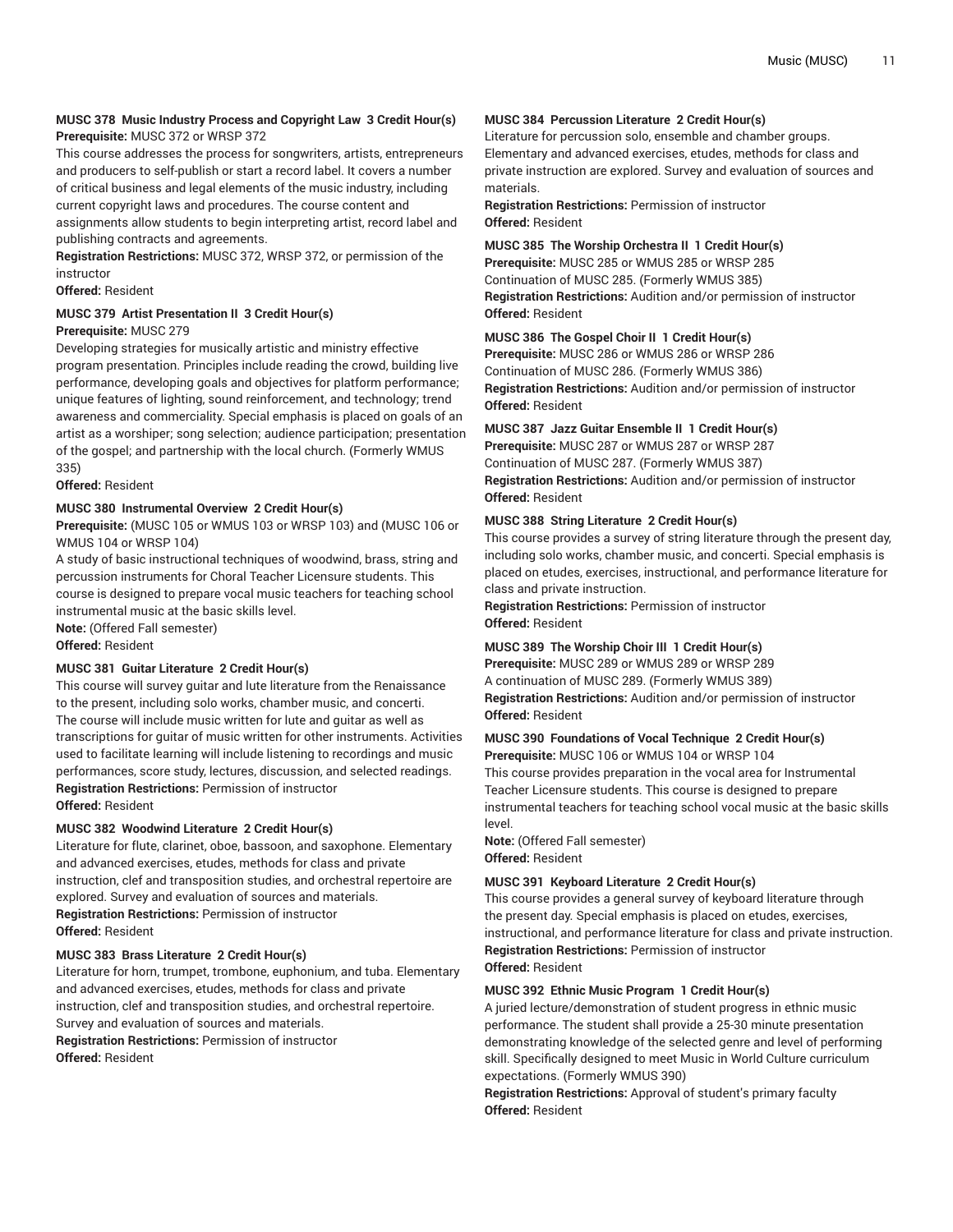#### **MUSC 393 Vocal Diction 3 Credit Hour(s)**

The study of English, Italian, German and French pronunciation (enunciation and articulation) as applied to vocal texts in these languages, through use of the International Phonetic Alphabet. **Note:** (Offered Fall semester) **Offered:** Resident

**MUSC 394 Practicum I 1 Credit Hour(s)**

#### **Prerequisite:** MUSC 106

Practical, supervised application of music leadership at approved publishing company, church, para-church organization, recording studio, artist group or other approved organization. Taken the first semester of student's junior year, students are placed in a supervisory role and learn principles of team building, management, planning, program presentation and more. (Formerly WRSP 311)

**Registration Restrictions:** Approval of School of Music Coordinator of Practica

**Offered:** Resident

#### **MUSC 395 Practicum II 1 Credit Hour(s)**

**Prerequisite:** MUSC 203 or MUSC 205 or MUSC 394

This is a continuation of MUSC 394. Students are placed in a supervisory role and learn principles of team building, management, planning, program presentation and more. Taken the second semester of a student's junior year, students are also required to meet with the Coordinator of Practica for instruction on resume preparation, principles of interviewing and expectations for completion of an internship. (Formerly WRSP 312)

**Registration Restrictions:** Approval of School of Music Coordinator of Practica

**Offered:** Resident

#### **MUSC 396 Junior Artist or Worship Program 1 Credit Hour(s)**

A faculty-supervised 20-30 minute program devoted to the presentation of literature representative of contemporary Christian, worship and praise, gospel song, or hymn-style music. The student must demonstrate ability to organize a program using a variety of media, Scripture, drama, lighting, video, band and praise team. The student's final worship/artist program must be approved by Faculty Committee.

**Registration Restrictions:** Approval of the student's primary faculty **Offered:** Resident

#### **MUSC 398 Junior Recital 1 Credit Hour(s)**

Preparation and presentation of a solo musical performance recital under the supervision of the principal performance teacher. A requirement for B.M. (performance) and B.S. in Worship and Music degree programs. (Formerly WMUS 390)

**Registration Restrictions:** Completion of the Sophomore Review; completion of one semester of junior level private music performance instruction. Co-requisite: must be taken concurrently with the second semester of junior level private music performance instruction **Offered:** Resident

#### **MUSC 400 Music Resources and Literature 3 Credit Hour(s)**

**Prerequisite:** (MUSC 302 or WRSP 302 or WMUS 302) and (MUSC 303 or WRSP 303 or WMUS 303)

A study of the materials used in program building of instrumental and choral ensembles in traditional and non-traditional music settings. Evaluation is made of select publishers to investigate musical, audio, video, and software recourses availability. Application to pop music, contemporary Christian worship, public and private school, civic, patriotic and seasonal events. (Crosslisted with WMUS 400) **Offered:** Resident

#### **MUSC 401 Art of Accompaniment 2 Credit Hour(s)**

Vocal and instrumental, solo and ensemble literature from various periods of music history will be studied from the viewpoint of the accompanist.

**Note:** (Offered on demand) **Offered:** Resident

#### **MUSC 402 Ethnic Music Theory 3 Credit Hour(s) Prerequisite:** MUSC 314

The study of non-Western theories of music, with an emphasis on both existing systems of art and folk music as well as systems without an articulated theory. (Formerly ETHM 400) **Offered:** Resident

#### **MUSC 404 Accompanying I 1 Credit Hour(s) Prerequisite:** MUSC 401

Continuation of the development of accompanying techniques highlighted in MUSC 401. Pianists work in collaboration with one or more vocalists or instrumentalists under the supervision of applied music teachers at the School of Music. Students will perform in one or more live performance settings such as recitals, studio classes, auditions, and performance juries.

**Offered:** Resident

### **MUSC 405 Accompanying II 1 Credit Hour(s)**

#### **Prerequisite:** MUSC 404

Continuation of the techniques of accompanying emphasized in MUSC 404. Pianists work in collaboration with one or more vocalists or instrumentalists under the supervision of applied music teachers at the School of Music. Three hours of weekly contact with teachers and students are expected in this course, including rehearsals, studio lessons, and coaching with course faculty. Students will perform in one or more live performance settings such as recitals, studio classes, auditions, and performance juries.

**Offered:** Resident

#### **MUSC 407 Solo Vocal Literature 3 Credit Hour(s)**

**Prerequisite:** MUSC 206 or MUSC 204

A survey of solo literature for the voice from the Baroque period to the present. Emphasis on Italian song, German Lieder, French Melodie, and English Art Song. (Recommended for all voice majors) **Note:** Required for all voice majors. Offered Spring semester, odd numbered years

**Offered:** Resident

#### **MUSC 408 Vocal Pedagogy 3 Credit Hour(s)**

Study of the physiology of the voice and methods of voice training, with emphasis on techniques used in developing posture, breathing, phonation, resonance, articulation, and artistic interpretation of standard vocal literature.

**Registration Restrictions:** Permission of instructor

**Note:** (Offered Spring semester, even numbered years) **Offered:** Resident

#### **MUSC 411 Marching Band Techniques 2 Credit Hour(s)**

A study of the methods and materials employed in the development of marching band drill design. Strongly recommended for the BM in Instrumental Music with the music education concentration student. **Note:** (Offered on demand in Fall semesters) **Offered:** Resident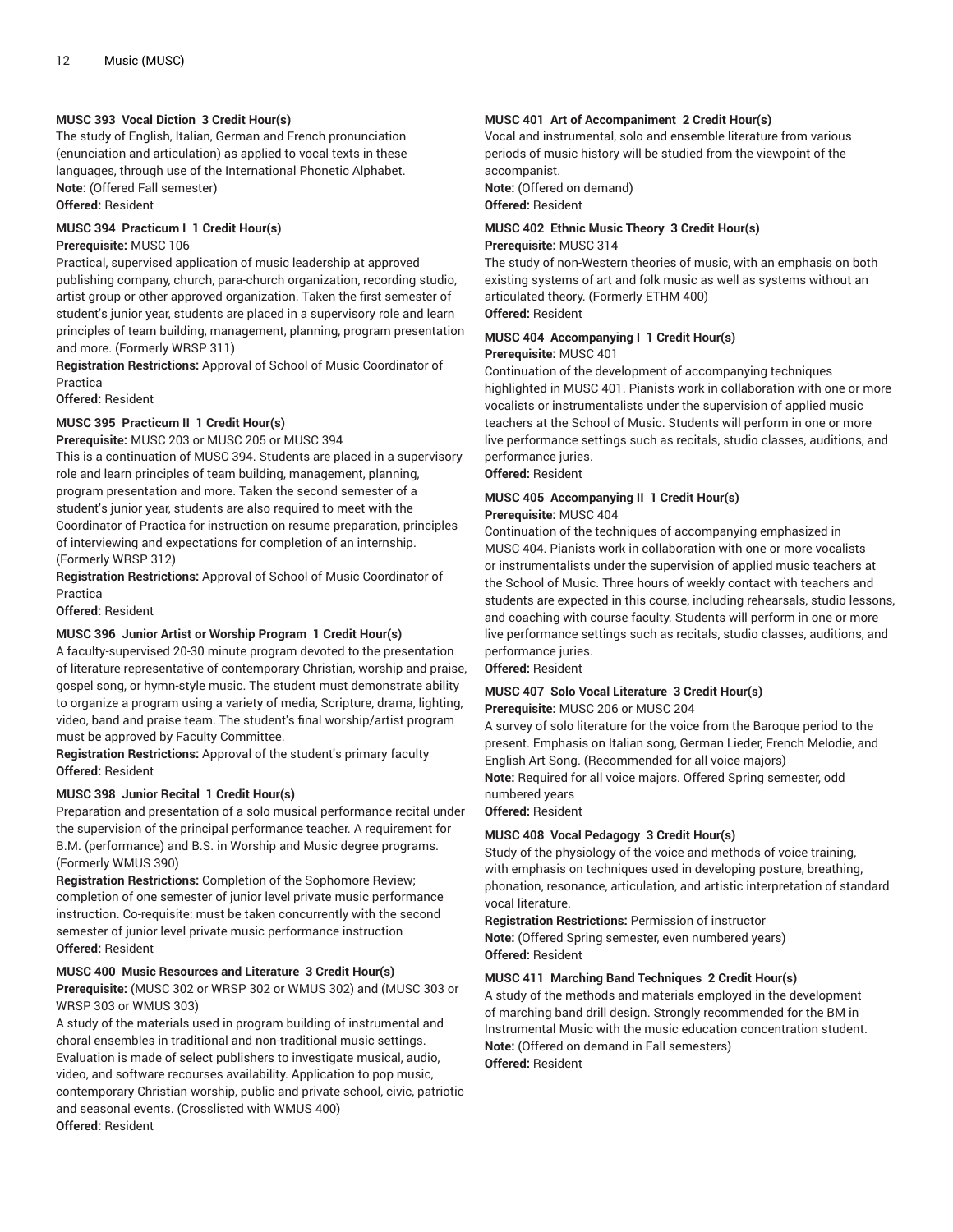#### **MUSC 412 Instrumental Pedagogy Lab for Instrumental Music Education 1 Credit Hour(s)**

**Prerequisite:** MUSC 355 or MUSC 357 or MUSC 363 or MUSC 374 This course will provide opportunities for instrumental music education majors to have laboratory experience in teaching beginning instrumental students individually. Students will be trained in various pedagogical skills and approaches.

**Offered:** Resident

#### **MUSC 413 Vocal Pedagogy Lab for Music Education 1 Credit Hour(s) Prerequisite:** MUSC 222

This course will provide opportunity for vocal music education majors to have laboratory experience in teaching beginning vocal students individually. Students will be trained in various pedagogical skills and approaches.

**Registration Restrictions:** Completion of Junior level applied studies **Offered:** Resident

#### **MUSC 420 Group Voice IV 1 Credit Hour(s)**

**Prerequisite:** MUSC 320 or WMUS 320 or WRSP 221

A continuation of MUSC 320, this course involves group study for advanced vocalists. Students sing on a weekly basis for one another in a "master class" setting. Significant emphasis is given to vocal quality, resonance, flexibility, articulation, dynamics, expression, performance technique, vocal health and preparation for presentation in various vocal venues. Fulfills the secondary requirement in voice. May substitute for private voice upon recommendation of vocal faculty. (Formerly WMUS 420)

**Note:** (Meets 2 hours per week) **Offered:** Resident

#### **MUSC 421 Voice (Senior) 1-3 Credit Hour(s)**

**Prerequisite:** MUSC 321 or MUSC 322 or WMUS 325 or WRSP 325 Continuation of MUSC 322, private lessons in singing, based on department policies. May be repeated as needed. **Offered:** Resident

#### **MUSC 422 Voice (Senior) 1-3 Credit Hour(s)**

**Prerequisite:** MUSC 421

Continuation of MUSC 421, private lessons in singing, based on department policies. May be repeated as needed. **Offered:** Resident

#### **MUSC 423 Congregational Contextualization and Leadership 1,3 Credit Hour(s)**

**Prerequisite:** (MUSC 323 or WRSP 321) and (MUSC 499 or WRSP 499) and (MUSC 395)

This is a study of congregational worship practices in the evangelical traditions. Special attention is given to establishing methodology for evaluating ministry context and demographic. Attention is given to song selection, programming, conducting concepts, vocal and band rehearsal techniques and the integration of multimedia, drama, and creative movement into the congregational ministry.

**Note:** (Offered spring semester)

**Offered:** Resident

#### **MUSC 424 Arts in Global Outreach 3 Credit Hour(s)**

This course will explore important fieldwork theories, methods, and techniques that may be used to advocate for culturally relevant music and arts in a global worship setting. Students will learn how to become artistic catalysts and so assist in church plants, deep discipleship, meaningful worship, and effective outreach through music and the arts. **Registration Restrictions:** Junior or Senior Standing **Offered:** Resident

#### **MUSC 425 Worship Contextualization Capstone 1 Credit Hour(s) Prerequisite:** MUSC 323 and (MUSC 395 or MUSC 499)

This senior-level course for worship majors addresses the cultural factors of local churches necessary for effective service crafting and leadership. It will have a seminar/forum context with guest lectures and interactions; emphasis on contextualization will focus greatly on church case studies and contemporary ministry community challenges. **Offered:** Resident

#### **MUSC 429 Sound Reinforcement II 3 Credit Hour(s) Prerequisite:** MUSC 329

This course is designed to advance the student utilizing the skills and knowledge gained in the Fundamentals of Sound Reinforcement (MUSC 329) course. Students will gain deeper training in mixing different kinds of concerts, mix in various venues while on tour, and with varied groups and live sound situations as an in-house engineer. Practical mixing experience will be gained through hands-on projects. **Offered:** Resident

#### **MUSC 430 Music Resources, Literature, and Technology 2 Credit Hour(s)**

#### **Prerequisite:** MUSC 302 or MUSC 303

A study of the materials and technologies used in program building of instrumental and choral ensembles in traditional and non-traditional music settings. Evaluation is made of select distributors, publishers, and technology interconnectors to investigate the availability of musical, audio, video, and software resources.

#### **Offered:** Resident

#### **MUSC 433 Private Composition (Senior) 1-3 Credit Hour(s) Prerequisite:** MUSC 339

Continuation of MUSC 339. Private instruction in film scoring/ composition based on department policies. Foundational and contemporary repertoire and techniques studied. Emphasis is on preparing for Christian artist ministry in the area of film music production and television/video game scoring. Admission by audition. **Offered:** Resident

#### **MUSC 436 Christian Music Industry Seminar 1 Credit Hour(s)**

**Prerequisite:** (MUSC 372 (may be taken concurrently) or WMUS 372 or WRSP 372) and (MUSC 220 or WRSP 220 or WMUS 220 or WRSP 240 or MUSC 243 or WMUS 240 or WRSP 250 or WMUS 250 or MUSC 250) Student artists and songwriters study privately and in group settings with professionals. Students premiere their programs and songs at the conclusion of the seminar. (Formerly WRSP 436)

**Registration Restrictions:** Permission of Instructor **Offered:** Resident

**MUSC 437 Elementary Music Methods and Materials 2 Credit Hour(s) Prerequisite:** MUSC 438 (may be taken concurrently) and Undergraduate Initial Gate 2 with a score of 5 and Background Clear Virginia with a score of 5

An exploration of elementary music school methods and materials. Topics include philosophy, objectives, materials, current trends, and procedures for teaching music at the elementary grade school level. **Registration Restrictions:** Admission to the Music Education

#### concentration

**Note:** (Offered Spring semester) **Offered:** Resident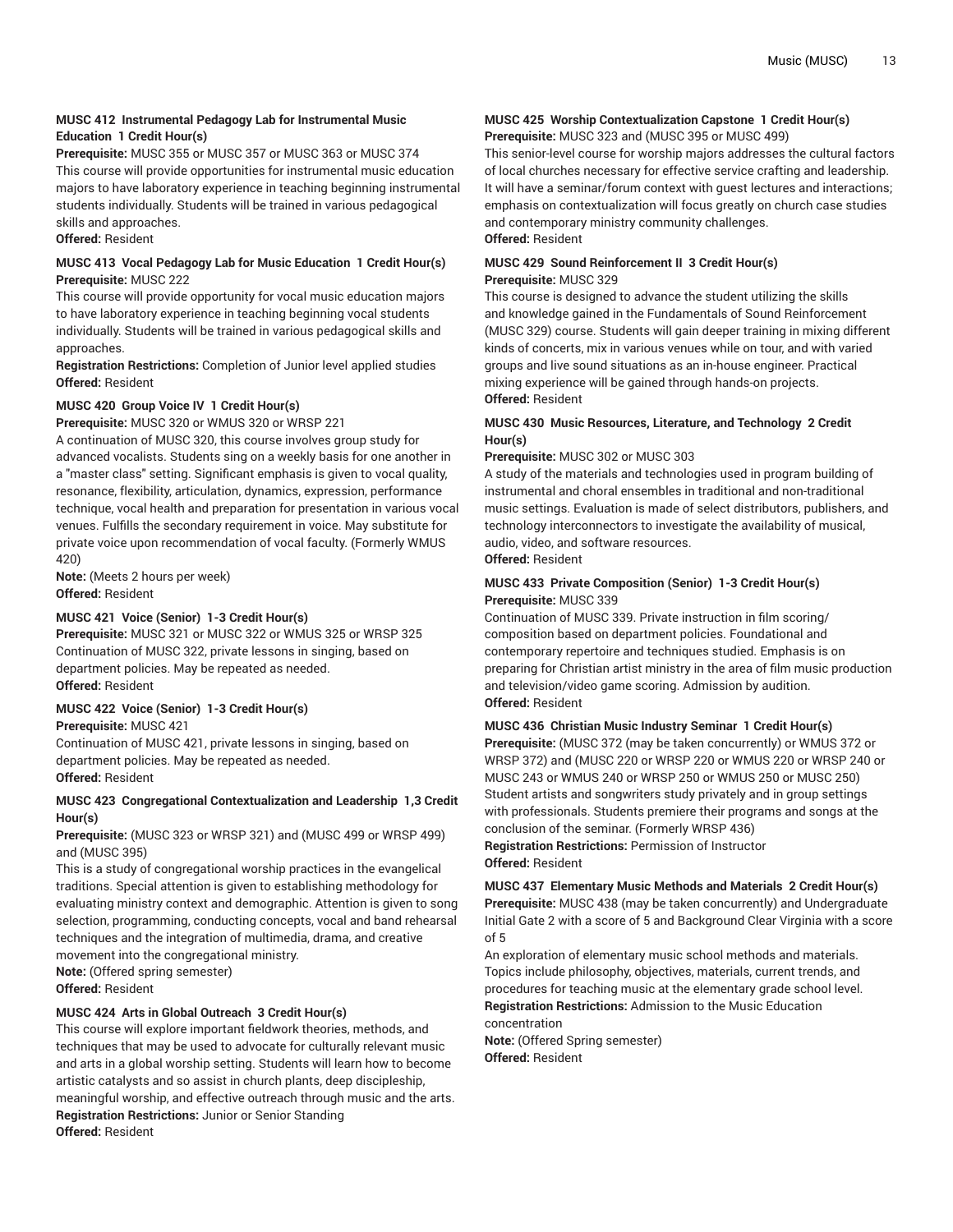#### **MUSC 438 Elementary Music Methods and Materials Practicum 1 Credit Hour(s)**

**Prerequisite:** MUSC 437 (may be taken concurrently) and Background Clear Virginia with a score of 5 and Undergraduate Initial Gate 2 with a score of 5

Classroom teaching observation and practice. Fifteen hours of monitored classroom observation and teaching in an elementary music school classroom; written evaluation of observing and teaching experiences required.

**Registration Restrictions:** Admission to the Music Education concentration

**Offered:** Resident

#### **MUSC 439 Private Composition (Senior) 1-3 Credit Hour(s) Prerequisite:** MUSC 433

Continuation of MUSC 433. Private instruction in film scoring/ composition based on department policies. Foundational and contemporary repertoire and techniques studied. Emphasis is on preparing for Christian artist ministry in the area of film music production and television/video game scoring. Admission by audition. **Offered:** Resident

#### **MUSC 440 Ethnic Music Seminar 3 Credit Hour(s)**

Concentrated study of a selected ethnic music culture. In scheduling each seminar, consideration will be given to student interest and the availability of appropriate guest musicians. (Formerly ETHM 440) **Offered:** Resident

#### **MUSC 441 Private Piano Senior 1-3 Credit Hour(s)**

**Prerequisite:** MUSC 341 or MUSC 342 or WMUS 345 Continuation of private lessons in piano or organ, based on department policies. (Formerly WMUS 445) **Offered:** Resident

#### **MUSC 442 Private Piano Senior 1-3 Credit Hour(s)**

**Prerequisite:** MUSC 441

Continuation of private lessons in piano or organ, based on department policies.

**Note:** May be repeated as needed. **Offered:** Resident

#### **MUSC 450 Group Guitar IV 1 Credit Hour(s)**

**Prerequisite:** MUSC 350 or WMUS 350 or WRSP 251 Continuation of MUSC 350, this is a group guitar course that further develops instruction in advanced chords, chord progressions, more advanced improvisational techniques, music reading, sight-reading of classical literature, contemporary lead sheets and performance in classical, contemporary Christian, rock and roll and jazz styles. Fulfills the need for secondary instrumental requirement in guitar. (Formerly WMUS 450) Meets 2 hours per week

**Offered:** Resident

#### **MUSC 451 Guitar, Strings, Brass, Woodwinds Percussion (Senior) 1-3 Credit Hour(s)**

**Prerequisite:** MUSC 351 or MUSC 352 or WMUS 355 Continuation of MUSC 352, private lessons in instrument for band or

orchestra, based on department policies. (Formerly WMUS455) **Offered:** Resident

#### **MUSC 452 Guitar, Strings, Brass, Woodwinds Percussion (Senior) 1-3 Credit Hour(s)**

#### **Prerequisite:** MUSC 451

Continuation of MUSC 451, private lessons in instrument for band or orchestra, based on department policies. May be repeated as needed. **Offered:** Resident

#### **MUSC 461 Marketing Commercial Music and Record Label Operations 3 Credit Hour(s)**

#### **Prerequisite:** MUSC 378

Students will learn the elements of marketing commercial music within the record label setting. They will study the latest technologies being employed for digital music marketing, artist and music promotions, digital marketing content creation, social media integration and digital platform distribution. Students will become familiar with the procedures of taking a recorded product from the budget stage through the release date. Additionally, students will become familiar with the roles of key record label operations personnel including A&R and producer and learn about key partnerships in the industry.

### **Offered:** Resident

#### **MUSC 462 Advanced Digital Audio Production 3 Credit Hour(s) Prerequisite:** CINE 272

This course provides advanced development of real-world digital audio workstation skills and techniques for digital editing: alignment, tuning, sound replacement, time stretching, pitch shifting, as well as a continued implementation of MIDI and Electronic music sound synthesis, sound samples and virtual instruments.

#### **Offered:** Resident

#### **MUSC 463 Music Mixing and Post Production 3 Credit Hour(s) Prerequisite:** MUSC 368 and MUSC 329

Students will learn to create polished music content with mastered, album quality mixes in stereo and surround sound using all available tools to achieve professional sound, develop a personal sonic identity and apply all techniques learned in the Audio Production program. Students will also learn to employ critical and analytical listening skills in music mixing as well as compare and contrast the attributes of differing mix processes. Students will apply their production and mixing skills in a capstone studio mixing and mastering project as well as a live digital console mixing project.

**Offered:** Resident

#### **MUSC 468 Senior Commercial Music Program 1 Credit Hour(s)**

**Prerequisite:** RSCH 201 or Inquiry Research with a score of 80 or Research with a score of 80 or Research (prior to 2017-2018) with a score of 80

A faculty-supervised 45 minute program devoted to the presentation of literature representative of commercial music styles and reflective of the student's music emphasis. The student must demonstrate ability to prepare, rehearse, organize, and promote their program. Use of a variety of media, Scripture, lighting, and video are expected. The student's final commercial music program must be approved by Faculty Committee. **Registration Restrictions:** Approval of the student's commercial music faculty advisor

#### **Offered:** Resident

**MUSC 470 Opera Workshop I: Opera Production 1-3 Credit Hour(s)** A synthesis of performance practice and stage movement related to opera. The course culminates in a performance of a work rehearsed during the semester. Entrance based on an audition. Fall semesters culminate in a full music theater production.

**Registration Restrictions:** Audition by Instructor **Note:** (Offered Fall semester)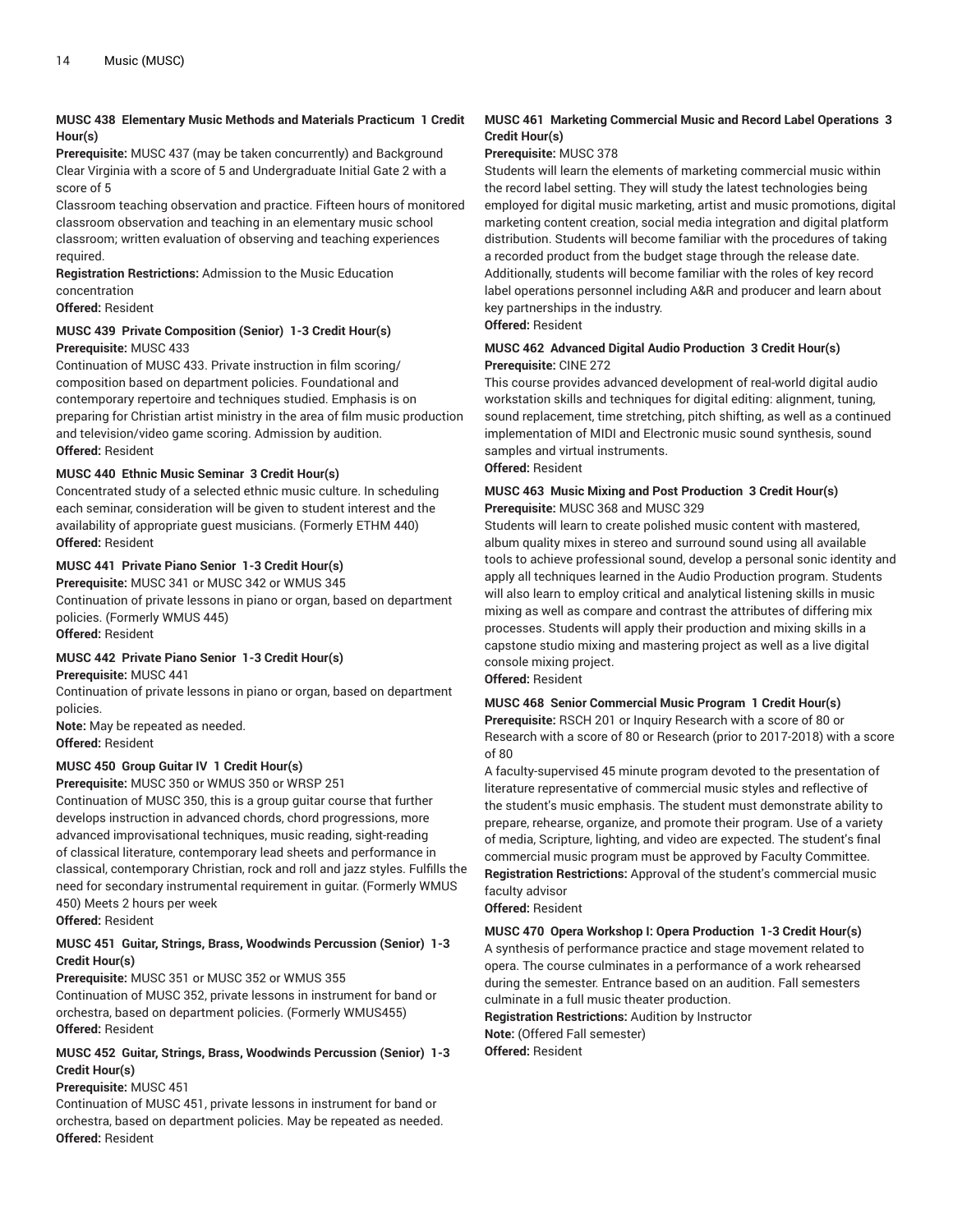#### **MUSC 471 Opera Workshop II: Opera Scenes 1-3 Credit Hour(s)**

A synthesis of performance practice and stage movement related to opera. The course culminates in a performance of a work rehearsed during the semester. Entrance based on an audition. Spring semesters culminate in a presentation of opera scenes.

**Registration Restrictions:** Audition and/or permission of instructor **Note:** (Offered Spring semesters)

**Offered:** Resident

#### **MUSC 477 Guitar Pedagogy 3 Credit Hour(s)**

Analysis of the elements of classical guitar technique and development of guitar teaching skills. Students observe, evaluate and implement techniques used in guitar classes and private lessons. Students also survey proven pedagogical approaches to guitar instruction. **Registration Restrictions:** Permission of instructor. **Offered:** Resident

#### **MUSC 479 Classical Guitar Ensemble II 1 Credit Hour(s)**

**Prerequisite:** MUSC 179 Continuation of MUSC 179. **Offered:** Resident

**MUSC 480 University Chorale II 1 Credit Hour(s) Prerequisite:** MUSC 180 Continuation of MUSC 180.

**Offered:** Resident

#### **MUSC 481 Concert Choir II 1 Credit Hour(s)**

**Prerequisite:** MUSC 180 or MUSC 182 or MUSC 181 Continuation of MUSC 181. **Offered:** Resident

#### **MUSC 482 Chamber Singers II 1 Credit Hour(s)**

**Prerequisite:** MUSC 180 or MUSC 182 or MUSC 181 Continuation of MUSC 182. **Offered:** Resident

#### **MUSC 483 Jazz Ensemble II 1 Credit Hour(s)**

**Prerequisite:** MUSC 183 Continuation of MUSC 183. **Registration Restrictions:** Fall Audition **Offered:** Resident

**MUSC 484 Marching Band II 1 Credit Hour(s) Prerequisite:** (MUSC 184 or MUSC 185) and (MUSC 184 or MUSC 185) Continuation of MUSC 184. **Offered:** Resident

**MUSC 485 Symphony Orchestra II 1 Credit Hour(s) Prerequisite:** MUSC 185 or MUSC 194 or MUSC 184 Continuation of MUSC 185. **Offered:** Resident

**MUSC 486 Brass Choir II 1 Credit Hour(s) Prerequisite:** MUSC 186 Continuation of MUSC 186. **Offered:** Resident

**MUSC 487 University Band II 1 Credit Hour(s) Prerequisite:** MUSC 187 or MUSC 184 or MUSC 194 Continuation of MUSC 187. **Offered:** Resident

**MUSC 488 Woodwind Choir II 1 Credit Hour(s) Prerequisite:** MUSC 188 Continuation of MUSC 188. **Offered:** Resident

#### **MUSC 489 Supervised Praise and Worship Ensemble 1 Credit Hour(s)**

Practical experiences for the worship leader in training for mixed instrumental/vocal ensembles used in various evangelical traditions. Ensembles may include, but are not limited to: Official Department of Ministry Teams groups; Center for Worship Hand bell Ensemble; CFW House Band; E-41; and Lift. Groups provide music for various on campus events. Up to two hours credit from MUSC 489 may be applied as "approved credit" for the music and worship studies degree. (Formerly WMUS 489)

**Registration Restrictions:** Audition by Director **Offered:** Resident

#### **MUSC 490 Secondary Music Methods and Materials 2 Credit Hour(s) Prerequisite:** Undergraduate Initial Gate 2 with a score of 5 and Background Clear Virginia with a score of 5

An exploration of middle school and high school music methods and materials. The development of general music programs and choral and instrumental programs are emphasized. Topics include: methods of assessment, communication, and classroom teaching procedures. **Registration Restrictions:** Admission to the Music Education

concentration

**Note:** (Offered Fall semester) **Offered:** Resident

#### **MUSC 491 Secondary Music Methods and Materials Practicum 1 Credit Hour(s)**

**Prerequisite:** Undergraduate Initial Gate 2 with a score of 5 and Background Clear Virginia with a score of 5

Classroom observation and teaching practice. Fifteen hours of monitored classroom observation and teaching in middle and high school music classroom situations; written evaluation of observing and teaching experiences.

**Registration Restrictions:** Admission to the Music Education concentration

**Offered:** Resident

#### **MUSC 492 Percussion Ensemble II 1 Credit Hour(s)** Continuation of MUSC 192. **Offered:** Resident

**MUSC 493 Chamber Music Ensemble II 1 Credit Hour(s)**

#### **Prerequisite:** MUSC 193

This course is designed to provide students the opportunity to participate in various chamber formations, receive weekly coaching, attend master classes with faculty members and guests as required, and present a public performance during the term.

**Registration Restrictions:** Permission of instructor **Offered:** Resident

#### **MUSC 494 Wind Symphony II 1 Credit Hour(s)**

Continuation of MUSC 194. **Note:** (Offered Spring semester) **Offered:** Resident

#### **MUSC 495 Directed Research in Music or Music and Worship 1-3 Credit Hour(s)**

Directed research into musicological, ethnomusicological, or worship studies type topics. The research is presented as a completed research paper, lecture or lecture-recital. Students are directed individually or in small seminar groups, as may be appropriate. May be taken more than once, but no research topic may be repeated. **Offered:** Resident